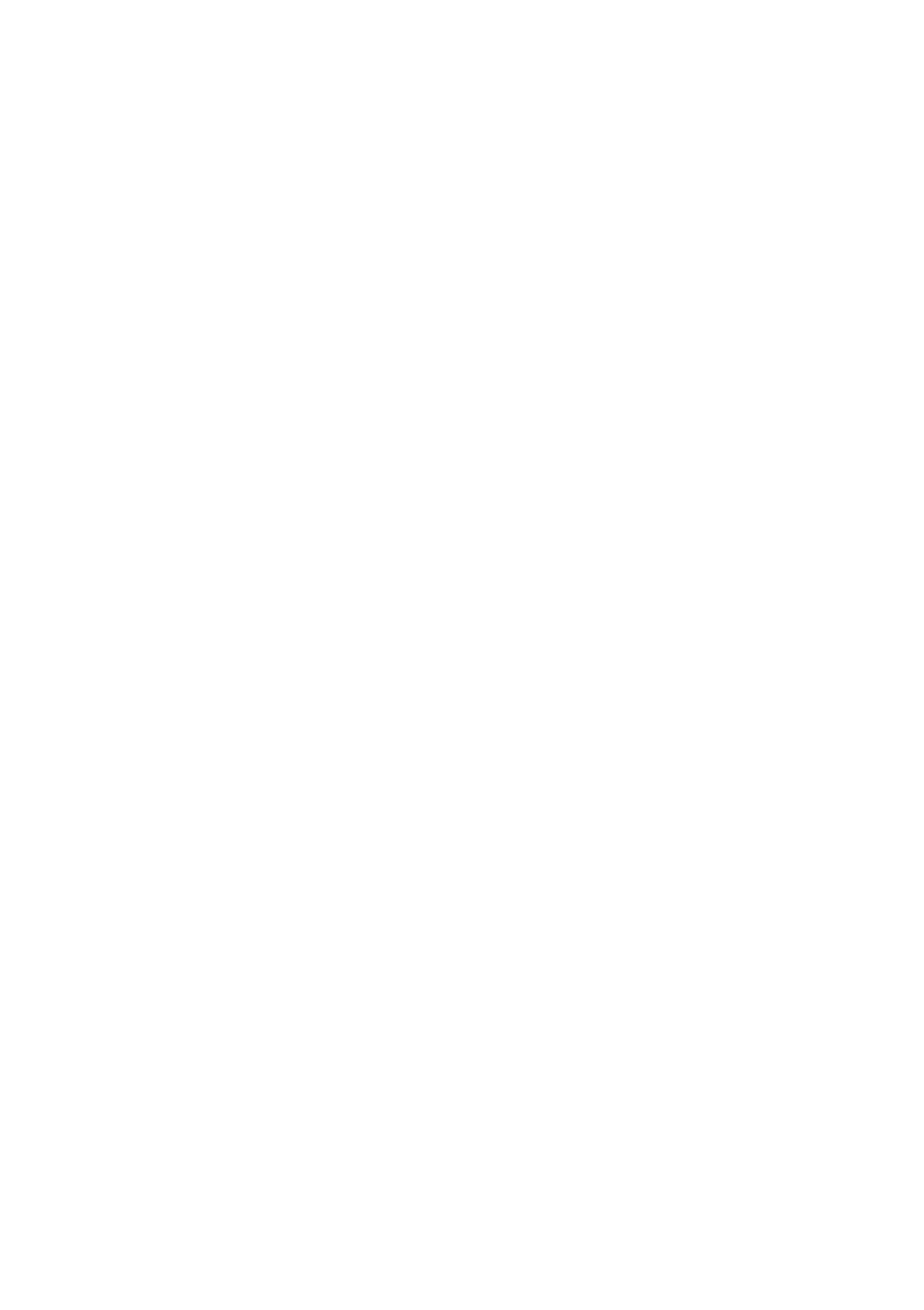# The Impact of Employees' Behaviour in the Workplace

Edited by

Emrah Atar

Cambridge **Scholars** Publishing

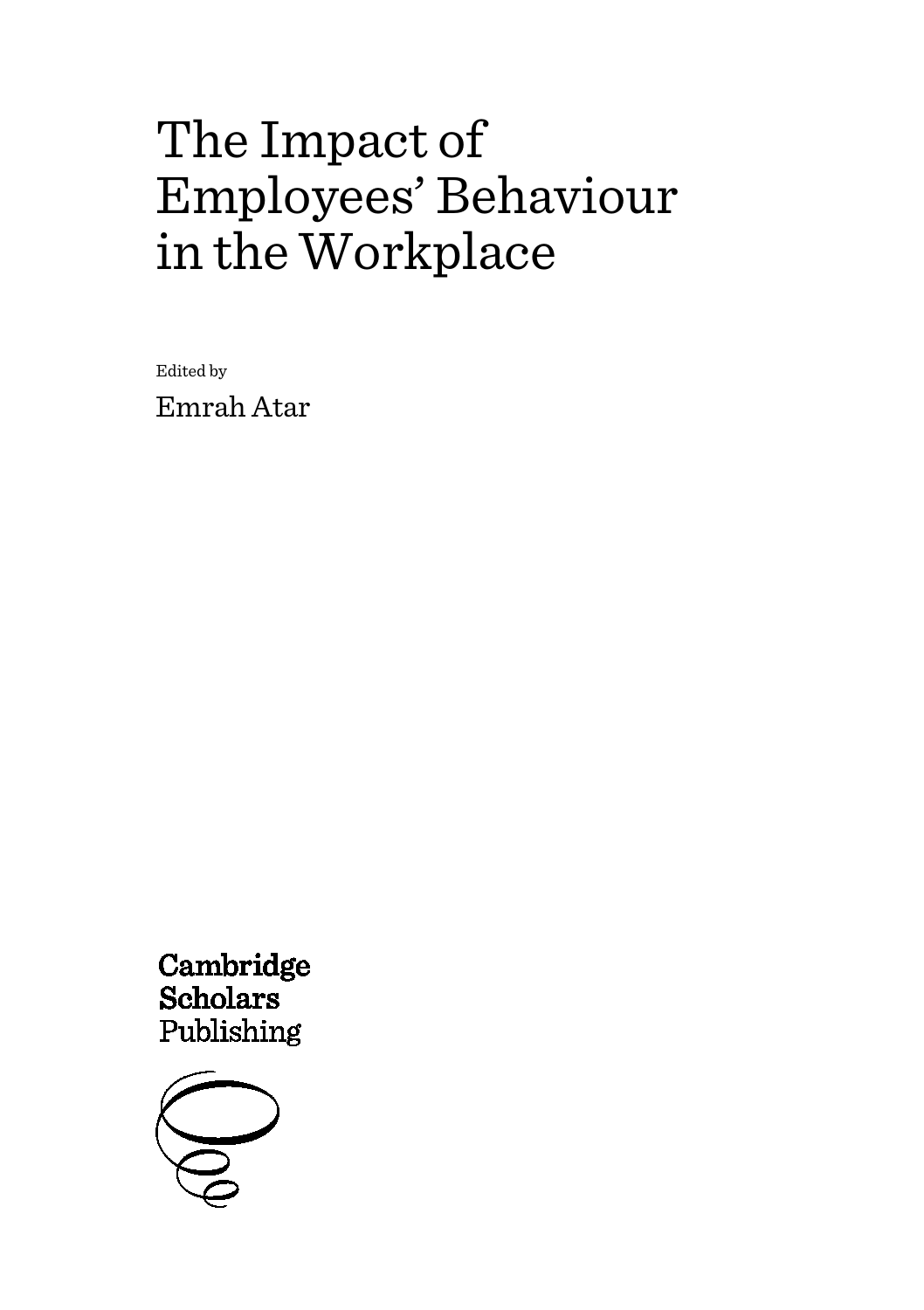The Impact of Employees' Behaviour in the Workplace

Edited by Emrah Atar

This book first published 2022

Cambridge Scholars Publishing

Lady Stephenson Library, Newcastle upon Tyne, NE6 2PA, UK

British Library Cataloguing in Publication Data A catalogue record for this book is available from the British Library

Copyright © 2022 by Emrah Atar and contributors

All rights for this book reserved. No part of this book may be reproduced, stored in a retrieval system, or transmitted, in any form or by any means, electronic, mechanical, photocopying, recording or otherwise, without the prior permission of the copyright owner.

ISBN (10): 1-5275-8190-X ISBN (13): 978-1-5275-8190-6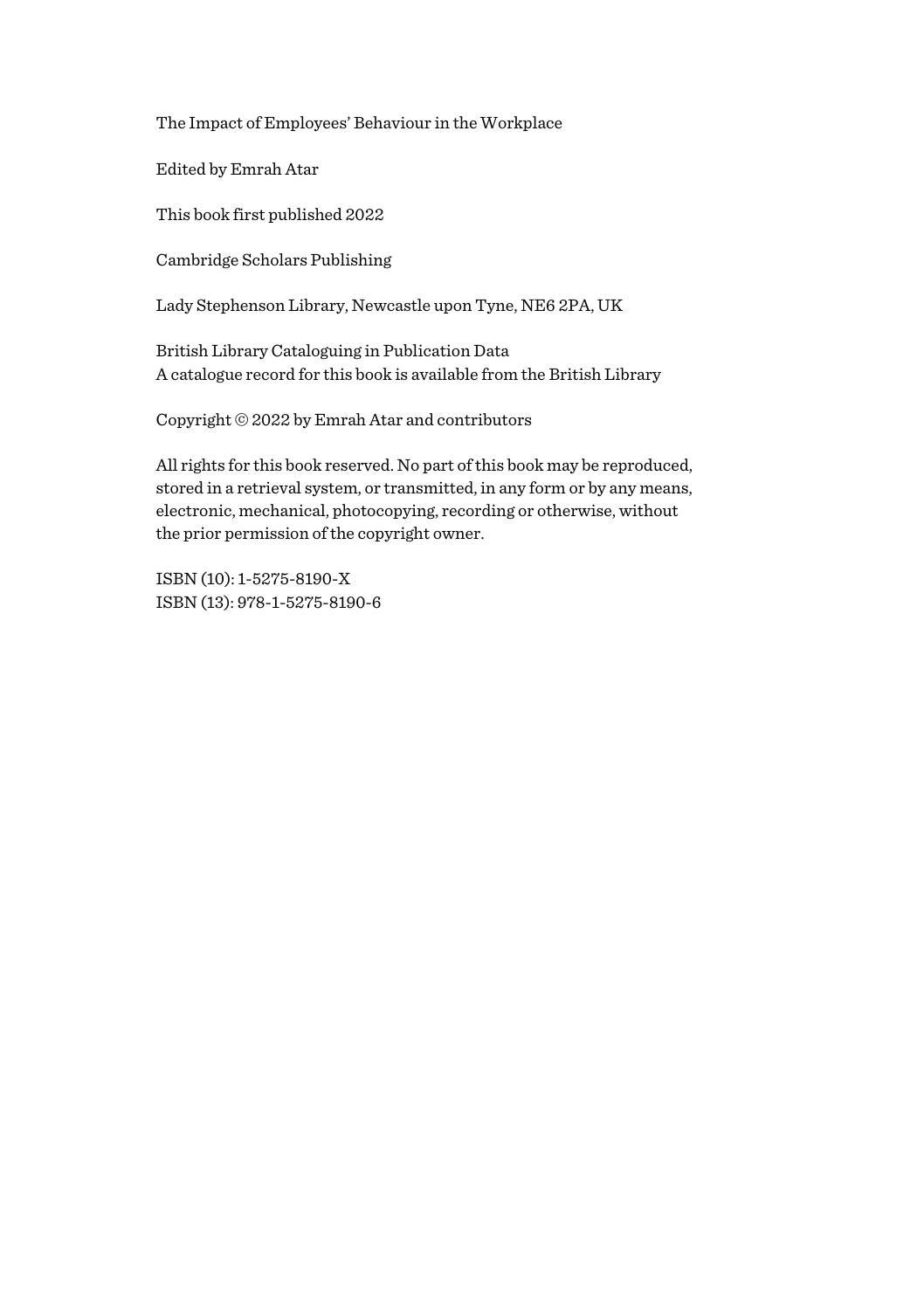# **CONTENTS**

| Conceptual Understanding of Locally based Workforce Diversity,<br>Motivation, Corparate Value, Organizational Culture and Citizenship<br>Emrah Atar                                   |
|---------------------------------------------------------------------------------------------------------------------------------------------------------------------------------------|
| 26<br>Research on the Chinese New Generation of Post 1995 Employees'<br>Motivation: The Case of Employees with a Bachelor's Degree<br>or Higher Educational Background<br>Bingyu Wang |
| Research on the Relationship between Corporate Value, Organizational<br>İdentity and Organizational Citizenship Behavior based on the New<br>Generation of Employees<br>Luyang Jiang  |
| . 97<br>Exploring the Status and Improvement Measures of Employees'<br>Training and Development in China's SMEs<br>Mingfeng Zhu                                                       |
| The Influence of Organizational Culture on Employees' Organizational<br><i><u><b>Identification</b></u></i><br>Qing Zheng                                                             |
| The Impact of Work-Life Balance on the Female Employee Turnover<br>Intention in IT Industry in China<br>Jiaxuan Li                                                                    |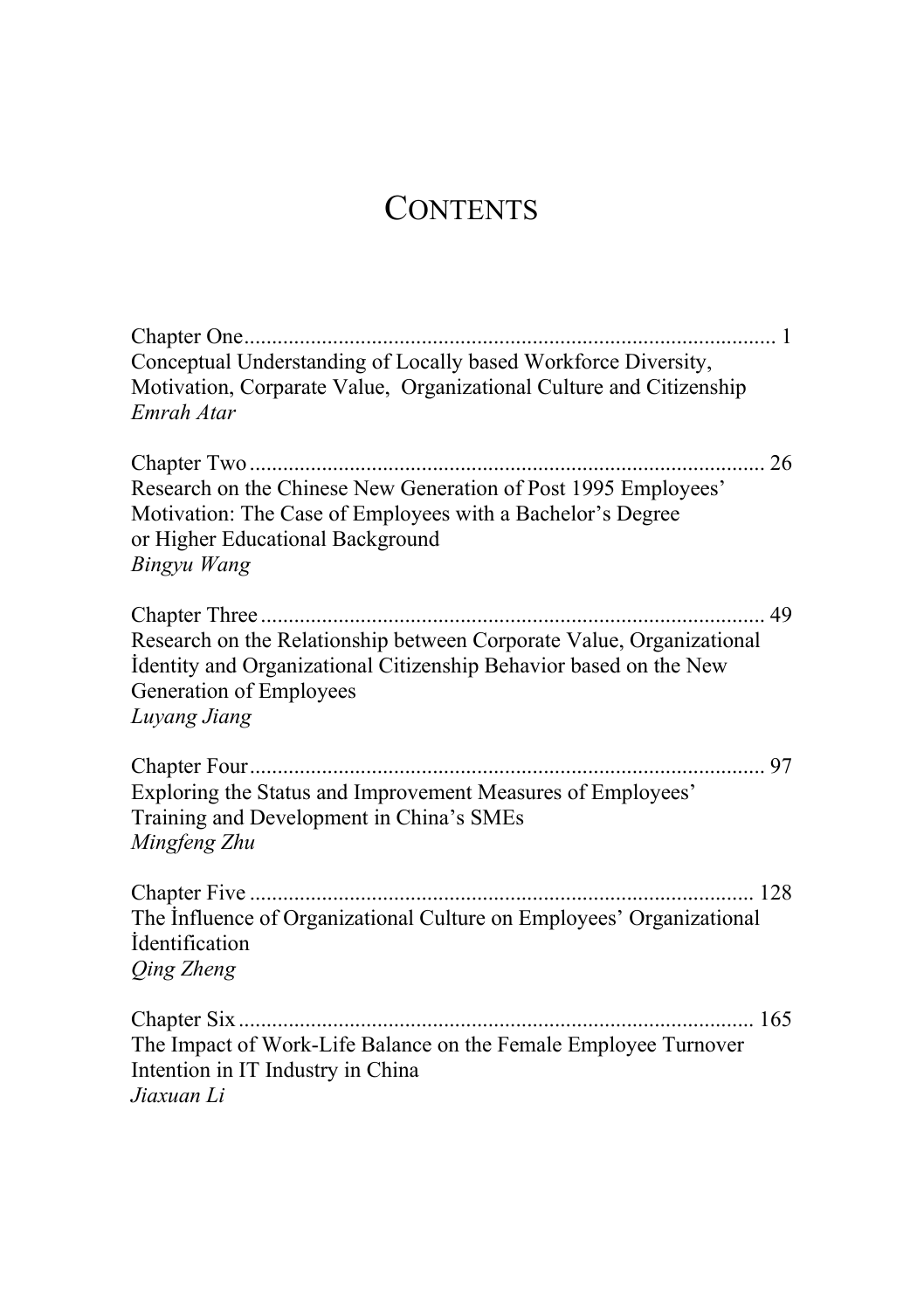vi Contents

| Motivation of Millennial Employees through HR Practices: |  |
|----------------------------------------------------------|--|
| A Case Study of the Chinese Public Sector                |  |
| Xin Ping                                                 |  |
|                                                          |  |
|                                                          |  |

The Impact of Workforce Diversity on Multi-Cultural Organizations during a Pandemic in China *Xuening Shi*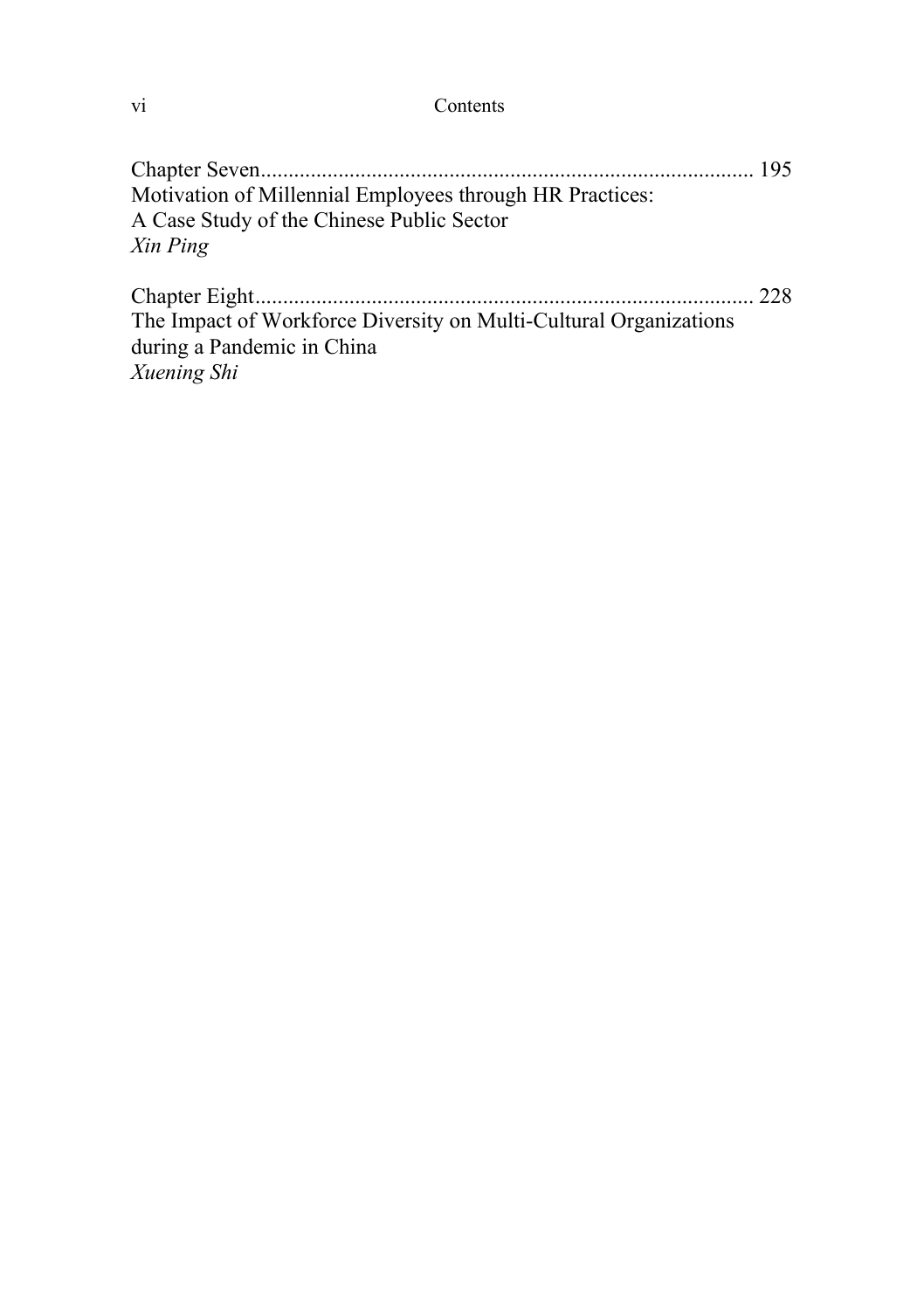# CHAPTER ONE

# CONCEPTUAL UNDERSTANDING OF LOCALLY BASED WORKFORCE DIVERSITY, MOTIVATION, CORPORATE VALUE, ORGANIZATIONAL CULTURE AND CITIZENSHIP

# <span id="page-6-0"></span>EMRAH ATAR[1](#page-6-0)

# **1. The Concepts of Motivation**

Scholars have been studying motivation continuously, and their methods of defining motivation are diverse and different. For example, Harris and Cameron (2005) pointed out that motivation is a state within a person, through which people could achieve their goals by being motivated, inspired and guided to take corresponding actions. Moreover, personal motivation can prompt individuals to take action to obtain self-satisfaction. Robbins and Luthans (2003) believed that motivation is a person's desire to do something, but only if the result of this behavior can satisfy a person's specific needs. This kind of need refers to the attractiveness that can make up for certain physical or psychological deficiencies. In addition, motivation is considered to be a course of behavior that can be regarded as "individuals make efforts to satisfy their own needs or to achieve a certain goal" (Lang, 2010). It could be explained as when an individual has an idea to do something, the reason is that there is a certain motivation to promote and support him/her to complete the task.

How to motivate employees has long been a topical issue in the field of economics and management. With the continuous deepening of research, the definition of work motivation has also been continuously improved. In general, an important function of motivation in an enterprise is to induce

<sup>&</sup>lt;sup>1</sup> Assistant Professor of Political Science and Public Administration at Recep Tayyip Erdogan University, Turkey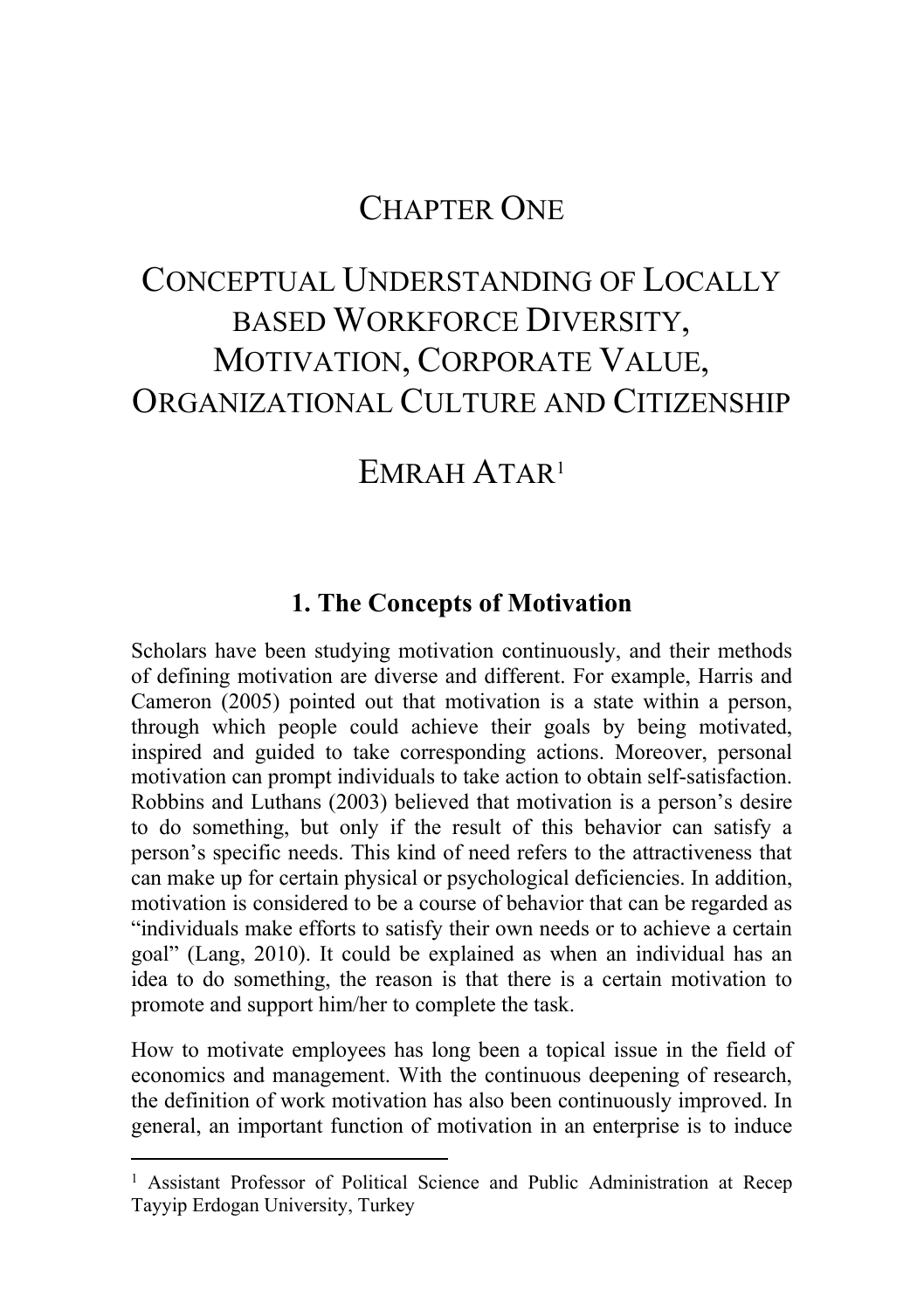#### 2 Chapter One

and drive employees to complete their desired work results. Herbert (1976) identified work motivation as a process that makes employees work hard on their own initiative. It also refers to a set of variables that can influence individuals' perceptions of their work tasks, as well as the constraints of the working environment on their own behaviors. In addition, it and can also explain the direction and persistence of their individual behaviors. Sun (1986) claimed that work motivation is a process of mental activity, in which people are motivated inherently to move toward their desired goal.

Steer and Porter (1991) also indicated that work motivation is a process. This process occurs in an organisational context, and individuals' behaviors are stimulated, guided and maintained. Pinder (1998) stated that work motivation is an internal, hypothetical, and intangible structure; that is to say, various internal and external forces simultaneously stimulate employees' work behaviors through determining these behaviors' direction, method, intensity, and duration. Stephen Robbins (1998) pointed out that satisfying certain needs of individuals who wish to achieve organisational goals through high-level efforts is the basis of work motivation. Zhao (2000) defined work motivation as a kind of internal work drive, which prompts employees to achieve organisational goals in order to meet certain self-demand. Robins and Luthans (2003) stated that work motivation is a process, which originates from a certain physical or psychological deficiency of the individual, and inspires corresponding behaviors, or in other words, urges the person to strive towards a specific goal.

Although researchers' definitions of work motivation are different, they have particular points in common. Firstly, a specific need of the individual, which is a desire for something, leads to the emergency of work motivation. To be specific, desire motivates them to have this or that kind of motivation. Secondly, work motivation is generated for a certain corporate goal. To work towards the desired goal, individuals hope to put in their unremitting efforts, and this behaviour is driven by work motivation. Thirdly, individual behaviors' direction, method and duration within an organisation is determined by work motivation. In addition, work motivation guides the behaviors of individuals internally, that is to say, work motivation is the internal driving force of individual behaviors. To conclude, these definitions highlight the relationship of motivation and needs, goals, as well as behaviors. Therefore, this study supposes that work motivation is to meet employees' certain needs and encourage them to move toward specific organisational goals. Additionally, it is an internal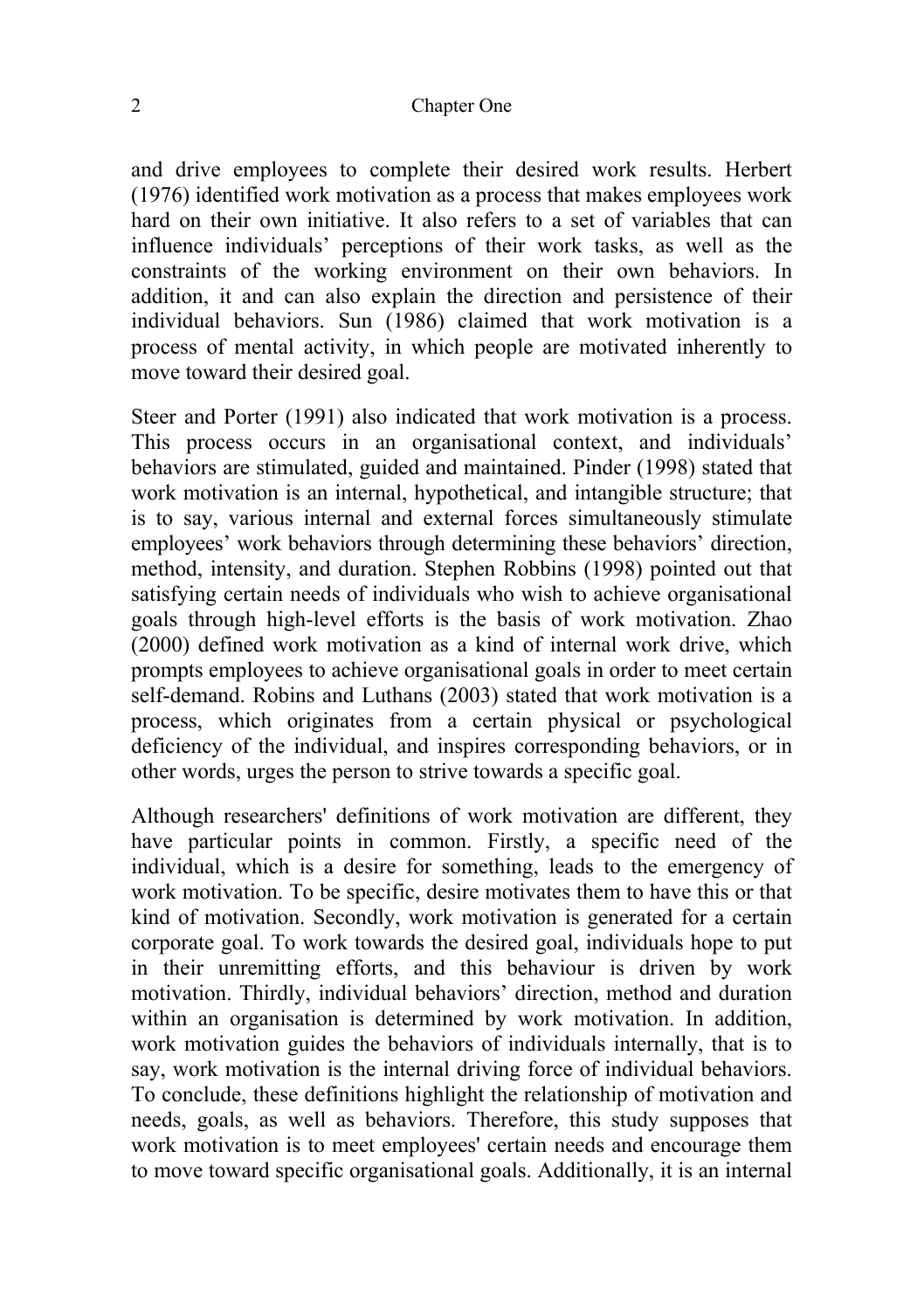drive that can determine the direction, manner, and duration of an individual's behavior

#### **a) Theories of Motivation**

The stage when the concept of motivation is fully developed is the 20th century. Three famous theories were formed during this period: the hierarchy of needs theory, the theory X and theory Y, and the two-factor theory. In this section, the important theories mentioned above will be discussed in details.

Maslow's hierarchy of needs theory is considered one of the most famous motivation theories, which proposes that people's minds are preserved in the five levels of needs (Soni and Soni, 2016). They are physiological needs (including solving natural physical needs such as hunger, shelter and sex), safety needs (including personal, mental, psychological and physical safety requirements from harm), social needs (including love, belonging, acceptance and friendship), respect needs (including internal factors such as self-dignity, self-achievement and self-dominance, as well as external respect factors such as social status, social recognition and social attention), and self-realisation needs (including self-growth, development of self-potential and self-realisation). Maslow (1954) believed that these five internal needs are rising step by step. In other words, when one need is basically met, the next level of demand will become the dominant need of the person. From the driving perspective, this theory holds that even when a need is not fully satisfied, as long as the demand is generally met. it will no longer have an incentive effect. In the workplace context, if managers want to motivate someone, according to Maslow's hierarchy of needs theory, they need to understand which level of needs the person is currently in and then focus on meeting this need or satisfying higher-level needs. In fact, many scholars and experts have recognised Maslow's hierarchy of needs theory due to the simplicity and ease of understanding, especially by those managers who are engaged in actual work in enterprises. Nevertheless, it is a pity that this theory still lacks research evidence to be tested (Harrigan et al., 2015).

From the perspective of human nature, McGregor and Cutcher-Gershenfeld (1960) proposed two hypotheses. One hypothesis supposes that human nature is negative, which is called Theory X. Conversely, the other hypothesis assumes that human nature is positive, which is called Theory Y. There are four assumptions regarding Theory X. First of all, employees do not love their work by nature, and as long as they have the right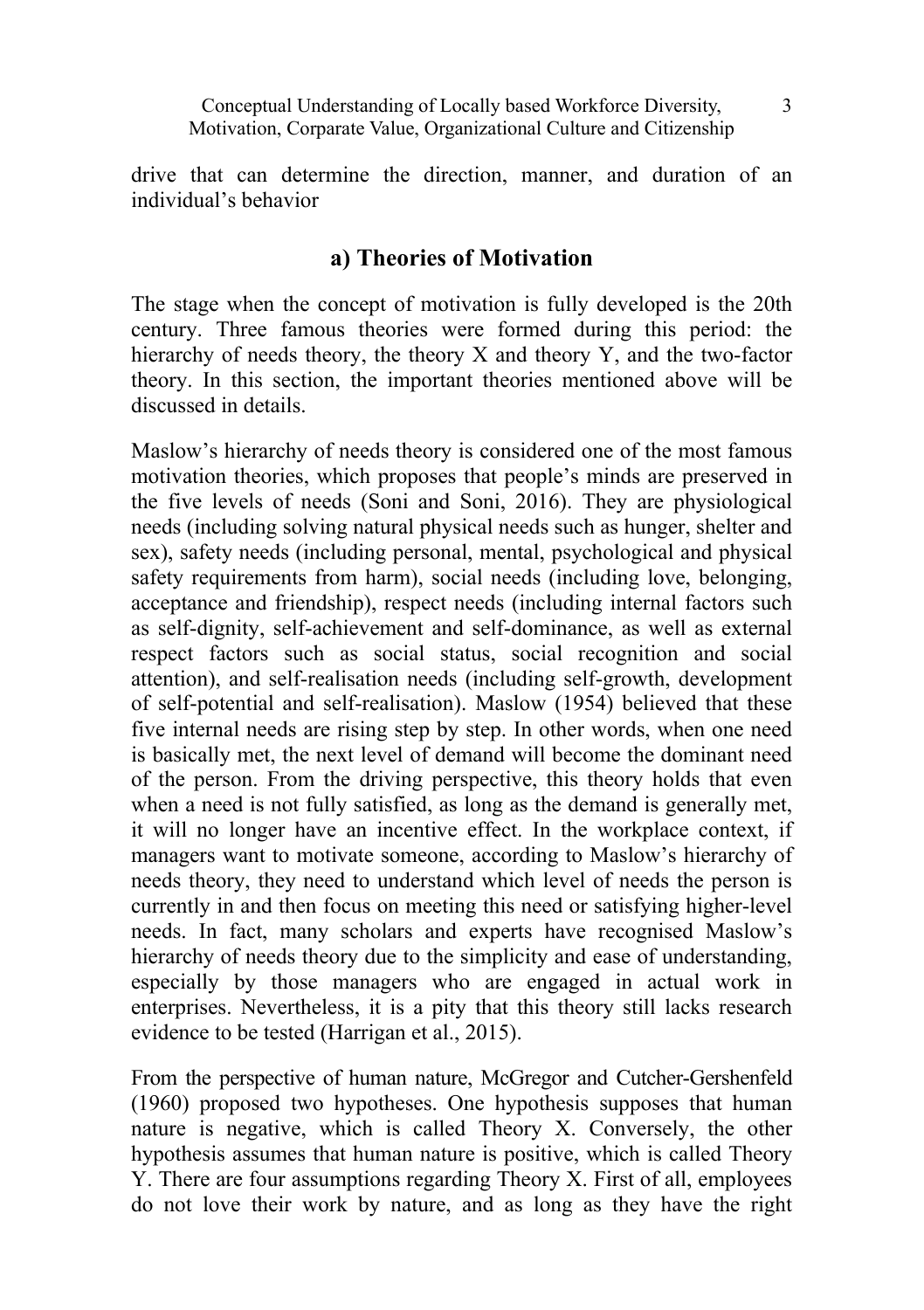#### 4 Chapter One

opportunity, they will avoid work. Secondly, it is necessary to adopt coercive measures or to use punishment to make them achieve their goals because they do not love their jobs. Thirdly, employees will evade their responsibilities as long as there are suitable opportunities, and they will only comply with express regulations. Last but not least, most employees suppose that security is higher than other work-related factors and have no ambitions.

In contrast to these negative views on human nature, McGregor also proposed Theory Y, which is also based on the four assumptions about human nature. Firstly, the employees regard work as natural as rest and entertainment without boredom. If an employee makes a promise to accomplish a certain goal, he/she will take the initiative to guide and control himself/herself. Moreover, learning to take responsibility is recognised by workers, and they are even pursuing responsibility. Last but not least, making creative decisions is a universal ability that people have, not just managers. Theory X considers that lower-level needs determine individuals' behavior, but Theory Y considers that higher-level needs determine an individual's behavior (Senarathne, 2020). Actually, McGregor supported Theory Y due to its practicality and validity of it. Therefore, it has been usually believed that employees' work motivation can be mobilised by using some methods, such as making the management process more democratic, allowing employees to participate more in the process of making decisions, and offering more challenging and responsible work to employees, as well as building relax and harmonious group relationships (Noland, 2014).

The two-factor theory was put forward by the psychologist Herzberg. Herzberg (1968) believed that the relationship between an individual and his/her work is the most fundamental relationship, and the success of work tasks is highly related to a person's attitude towards work. A survey conducted by Herzberg found that people who are satisfied and dissatisfied with their jobs have different answers. In their answers, some factors are always related to job satisfaction, while others are always related to job dissatisfaction. The causes of these different factors could be divided into internal causes and external causes (Holmberg et al., 2018). Job satisfaction is often related to internal reasons, such as being recognised by superiors, gaining personal progress, achieving growth, and taking responsibility.

On the other hand, employees who are dissatisfied with their jobs tend to complain about external factors, such as company management system, salary and benefits, internal fairness, working environment, and colleague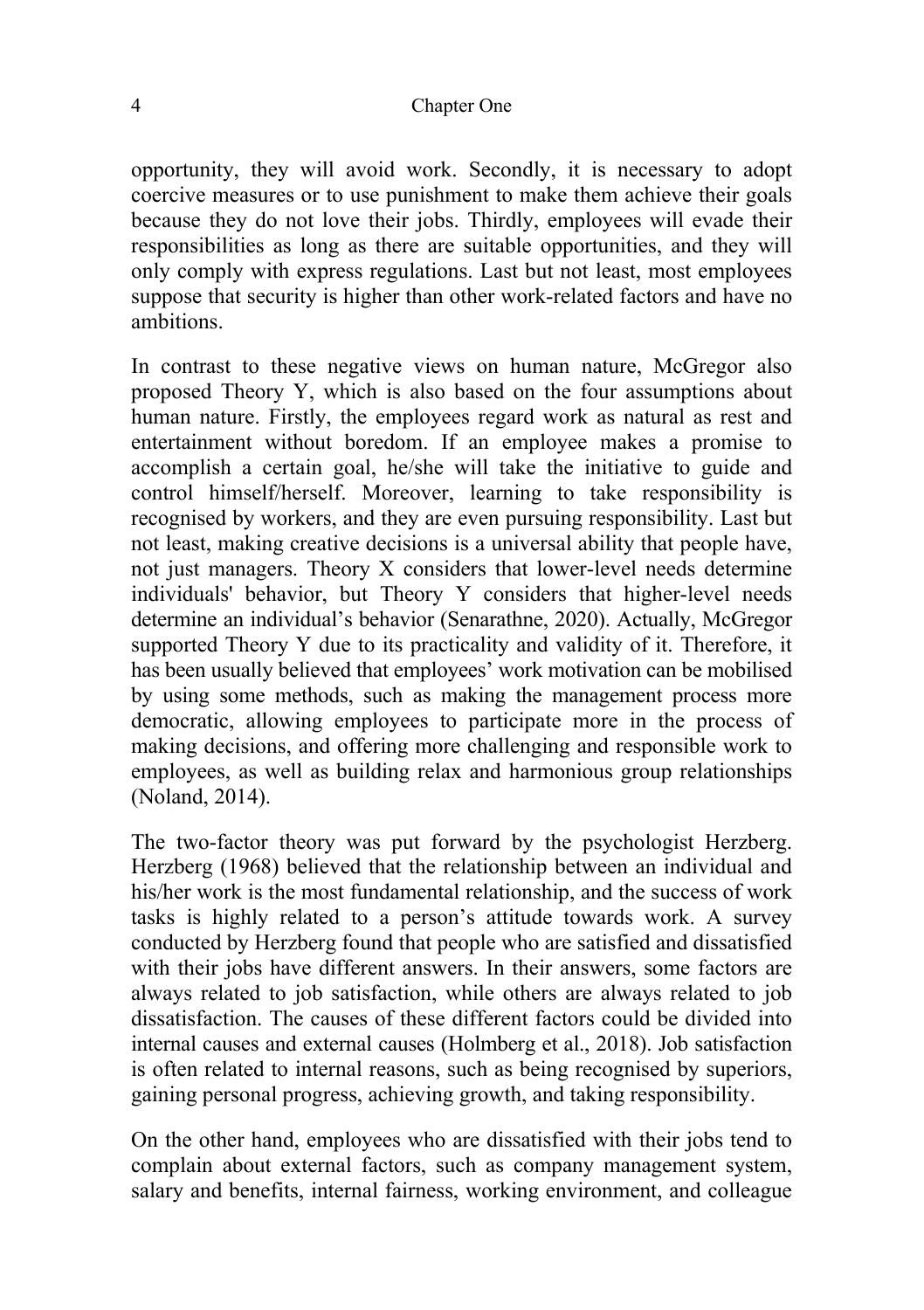relations. Herzberger (1968) concluded that satisfaction and dissatisfaction are not two opposite sides. He argued that both the opposite of "satisfied" and "dissatisfied" is "not satisfied". According to Herzberger's point of view, the factors related to job satisfaction and dissatisfaction are independent and completely different. Therefore, if managers only pay attention to the dissatisfaction factors of employees in the management process and strive to eliminate these dissatisfaction factors, the possible result is only likely to bring peace to the workplace, instead of producing motivational effects (Lundberg et al., 2009). That is to say, these factors can only alleviate the dissatisfaction factors of employees, but employees cannot be really motivated. The factors that really motivate employees are usually related to the work itself, like improving personal abilities, promotion, leaders' affirmations, responsibility and achievement. To conclude, these factors are inherently rewarding and can stimulate the human's inherent potential (Thant and Chang, 2021).

#### **b) Job Motivation in the Public Sector**

Every country has both public and private sectors and the main difference between the two is the ownership. Political communities own public organizations, while private companies are owned by shareholders (Rainey et al., 1976). Thus, organizational characteristics are likely to differ between public sector organisations and private sector firms. However, how much difference there is has been constantly disputed by scholars. After analyzing 34 empirical studies, Boyne found that three hypotheses gained majority acceptance: *"public organizations are more bureaucratic, and public managers are less materialistic and have weaker organizational commitment than their private-sector counterparts"* (Boyne, 2002:97). In the public-sector model of work motivation, Wright (2001) suggested that sector employment choice can influence work context and impact work motivation. However, controversy has existed on the topic of inspiration in the public and private sectors. Public agencies generally have a hierarchy, and especially in China, high power distance is typical in those public sector organisations (Hofstede, 2011). The top-down communication, the vagueness of goals and poor employee commitment in the public sector may all hinder job motivation to different degrees. Still, other scholars argue that this is the case in the private rather than the public sector (Buelens and Van Den Broeck, 2007). On the other hand, public organizations often have broader missions and are able to have a more direct and profound impact on society and citizens. Workers in these kinds of organisations are likely to experience a sense of fulfillment through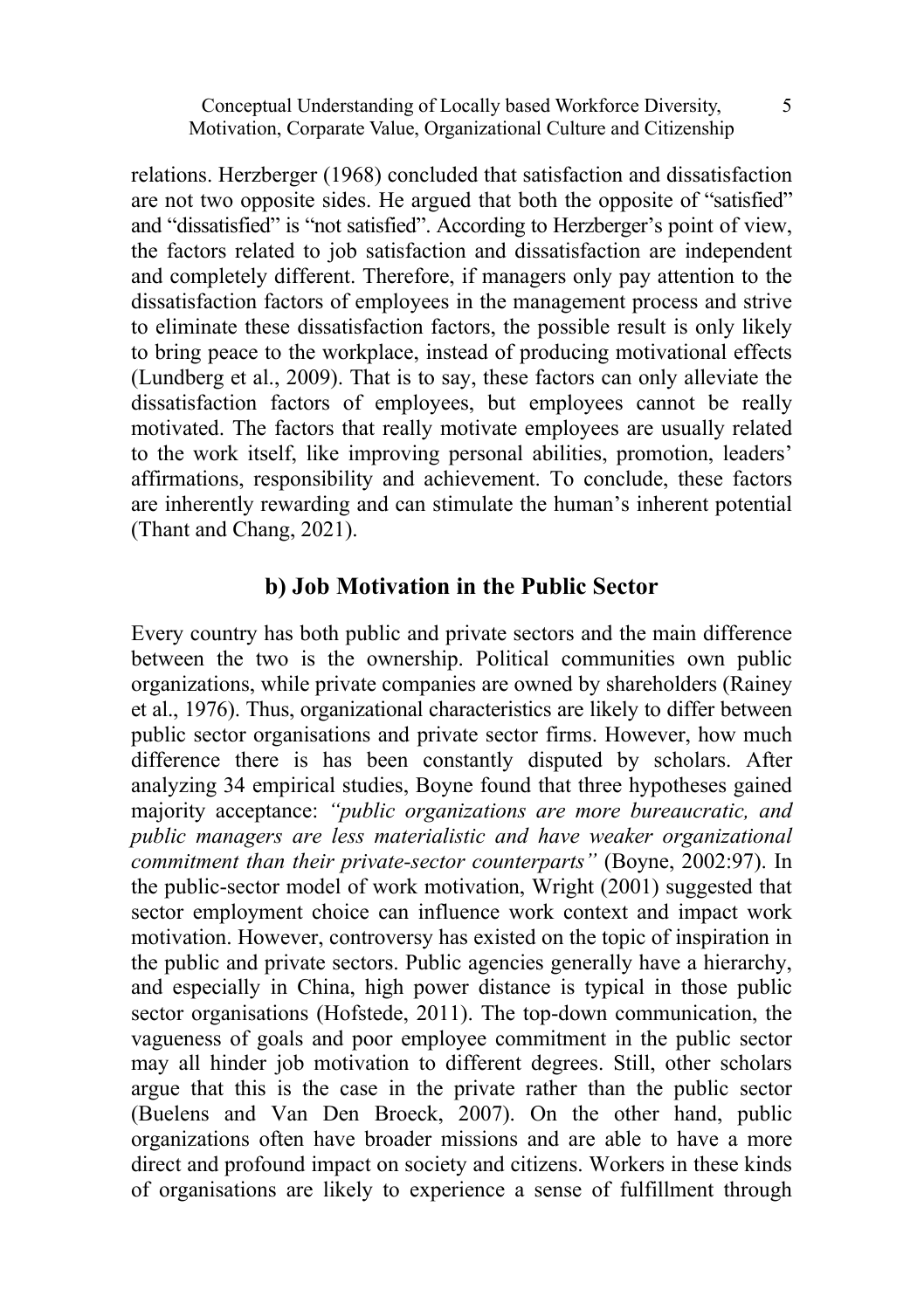serving others; job security in the public sector may be relatively higher (Kjeldsen and Hansen, 2018), while some research studies say the opposite (Crewson, 1997).

In China, the core purpose of all Chinese public services is "wei ren min fu wu", which was proposed by the first chairman of the Communist Party of China, Zedong Mao. These five Chinese characters represent the public sector's mission, which is to "serve the people" (Liu et al., 2008). Chinese people call jobs in the public sector "tie fan wan" which means the "iron rice bowl" showing that once an individual gets a job there, he or she will not have any possibility of losing it. This job security is one of the first things Chinese people would think of in the public sector (Zhang, 2017). The relationship between motivation and job satisfaction is more robust in public sector organisations than in private ones. Employees in the public sector are stereotyped as lazy, self-serving and misguided (Wright, 2001). Therefore, it is necessary to have a deeper understanding of employee motivation in the Chinese public sector. Li and Zhang (2017) have suggested some deficiencies in the incentive mechanism of Chinese public services. The first is that many organizations do not pay enough attention to the incentive to work and do not focus on the reward system and performance appraisal. Second, there are defects in the incentive system. Incentive indicators lack overall goal orientation, and there is no differentiation in the hierarchy. Third, the lack of understanding of the needs of different positions and different types of employees makes incentives less targeted.

# **2. Dimensions and Measurements of Corporate Values**

The concept of value can be traced back to 1951, when Kluckhohn (1954) proposed that value is an idea that affects the behavior mode, approach, and purpose of an individual or group. In 1973, Rokeach (1973) defined values as preferences, ends, and enduring beliefs that lead an individual or society to believe in specific conduct or life. The ultimate and instrumental value systems identified by Rockeach in his values questionnaire emphasize the consequences and processes of value connotation, namely the end goal and the means of achieving the end goal, respectively.

The early research of scholars on values mainly focused on psychology and sociology. As corporate culture appeared in the field of scholars' eyes, corporate values were also studied by more and more scholars. Ardichivili (2002) proposed five characteristics of corporate ethical culture, among which mission and values-driven are the core elements. The consensus of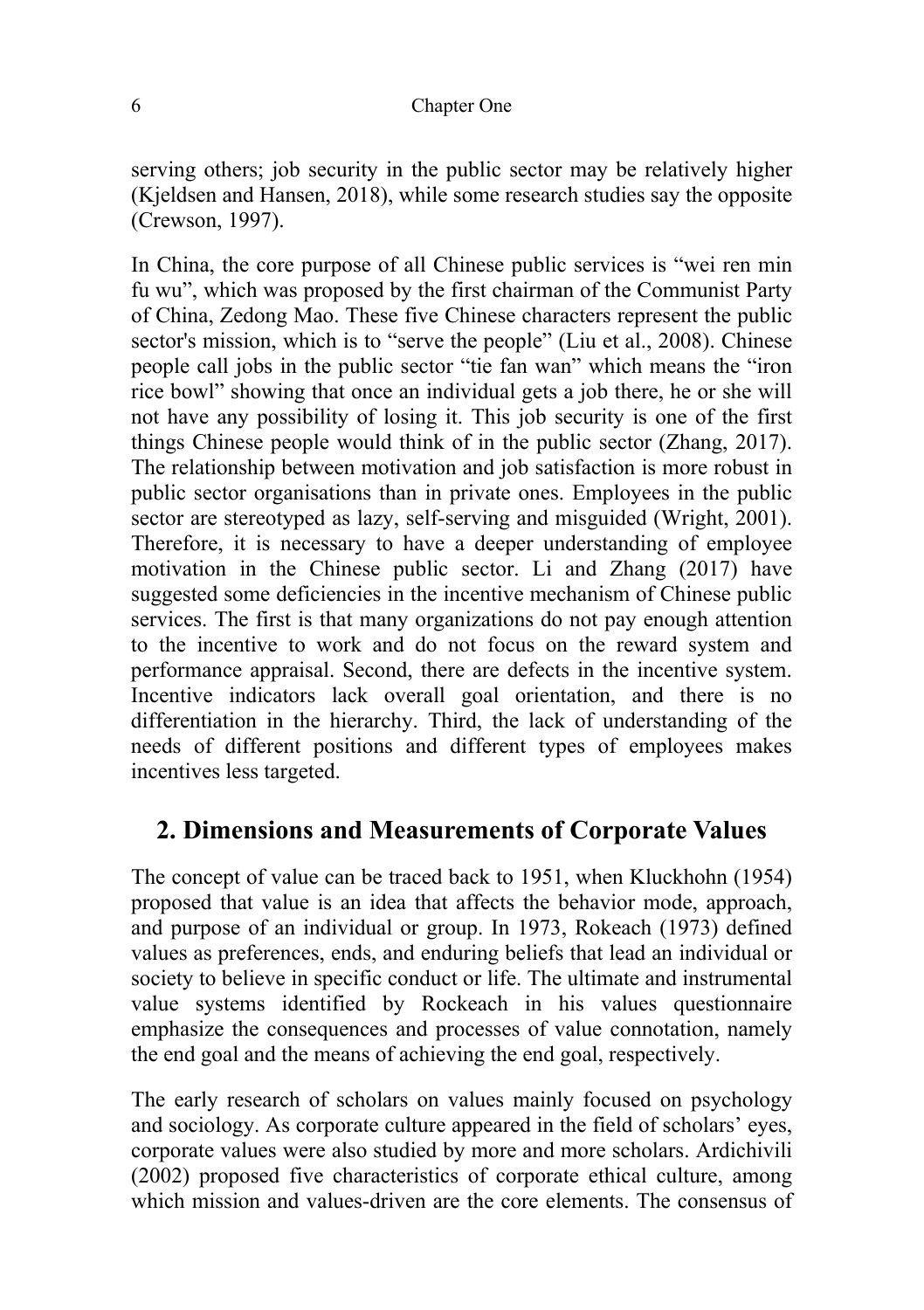many scholars' research results is that values are the core and cornerstone of corporate culture (Hunt et al., 1989), and the values upheld by a company gradually form institutional norms with corporate characteristics after precipitation and accumulation (Thomsen, 2004). In his study, Campell et al. (2006) pointed out that corporate values are the philosophical thinking of enterprises, expressing the belief and value principles between enterprises and normative social structures (Adams, 2017). To sum up, corporate values are the reflection of corporate mission, vision, and social responsibility. The values of an enterprise represent the attitude and judgment of the enterprise towards things and are the basic beliefs and ultimate goals respected by the enterprise in the process of operation (Cambra-Fierro et al., 2008), which are accepted by the enterprise and employees (Hemingway and Maclagan, 2004). Although there is no definite quantitative standard for corporate values, it plays a leading role in decision-makers and employees (Schmeltz, 2014). Corporate values give employees direction and norms of behavior to better achieve corporate goals (Sadri and Lees, 2001).

Scholars' research on corporate values is based on corporate culture. Corporate values are the core of corporate culture. There are also many dimensional models in the research on the dimension and measurement of corporate values. Schein's value framework divides corporate values into external adaptation and internal integration (Schein et al., 2000). External adaptation includes government, community, partners, customers, and natural environment, while internal integration includes leadership and decision-making style, personal ethics, expectations of employees, group to group, individual to individual, and individual to group (Maltz and Schein, 2012). In 2015, Zhang Qiang integrated a new two-dimensional corporate values framework based on the research of Schein's twodimensional values framework, and the external adaptive values include the government, community, suppliers, competitors, customers, and natural environment. The factors of internal integration include decision-making style, job requirements for employees, employees' attitude towards work, individual to individual, individual to the group, group to group. In 2003, Li Xiaodong constructed his corporate values framework from six dimensions: culture, labor, status, interests, enterprise, and market. In 2009, Doron proposed a three-dimensional framework of corporate values. He believed that corporate values could be divided into social-ethical, economic-practical, and emotional-development. The social-ethical dimension is morally oriented and regulates people's behaviour in organizations. Economy-utility is performance-oriented and reflects how individuals and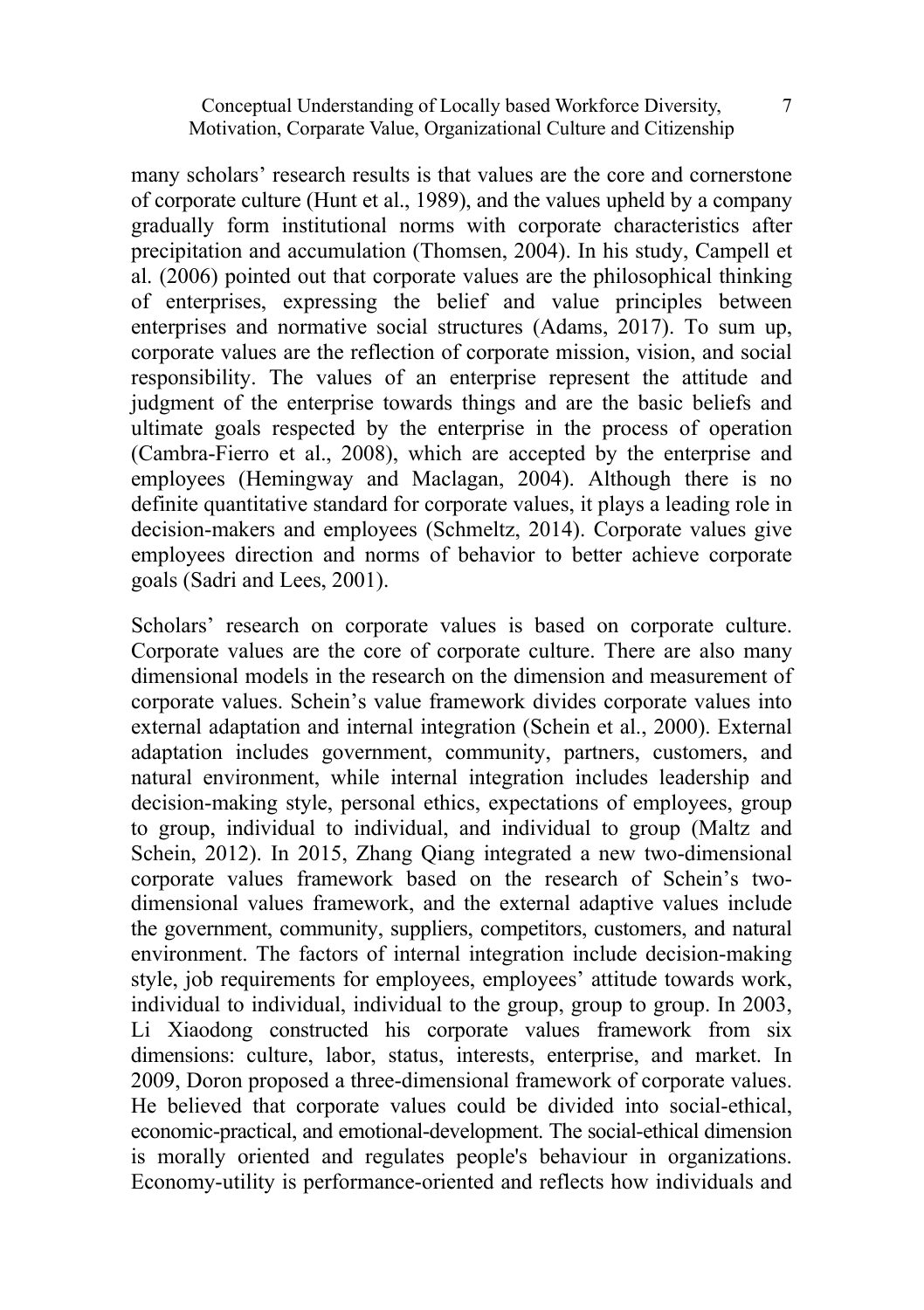organizations compete and develop. The emotion-development dimension is oriented to satisfy emotional needs and refers to personal development opportunities and the realization of personal value.

To conclude, most scholars divide the dimensions of corporate values from the perspective of morality and performance. However, the emotional dimension introduced by Doron makes the division of corporate values more perfect and has richer connotations.

# **3. Dimensions and Measurements of Organizational Identity**

The concept of organizational identity belongs to the field of organizational behavior. The earliest concept was put forward by Dearborn and Simon (1958)and other scholars on the basis of social identity theory in 1958. In the 1980s, Ashforth and Mael (1989) introduced the concept of organizational identity into the study of organizational behavior, pointing out that organizational identity is a perception of self-belonging of individuals in an organization and establishes a psychological connection between employees and organizations. It can be considered that corporate identity reflects the specific identity and psychological state of individuals in connection with the organization and can prompt employees to show some attitudes and behaviors from the organisation's interests (Eksi et al., 2020).

So far, there is no unified result on the connotation of organizational identity in the academic circle; there are different perspectives, such as emotion and cognition, but most of the research on the purpose of organizational identity is based on social identity theory (Abdollahi et al., 2021). Albert et al. (2000) defined organizational identity as the cognition that enables individuals and organizations to maintain consistency in organizational goals (Hatch and Schultz, 2004). Starting from self-definition (Whetten, 2006), Hall and other scholars believe that organizational identity is the consistency between individual self-definition and organizational values (Witting, 2006). Hsu and Elsbach (2013) pointed out that corporate identity is the perceptual process of integrating individual emotion and organizational emotion (Bankins and Waterhouse, 2019). According to JohnM. T. Lamer, organizational identity is actually the psychology and behavior beneficial to the organization shown by individuals who contact the organization (Erat et al., 2020). It can be found from the research of some scholars that although the definition of organizational identity varies from different perspectives, a high organizational identity will make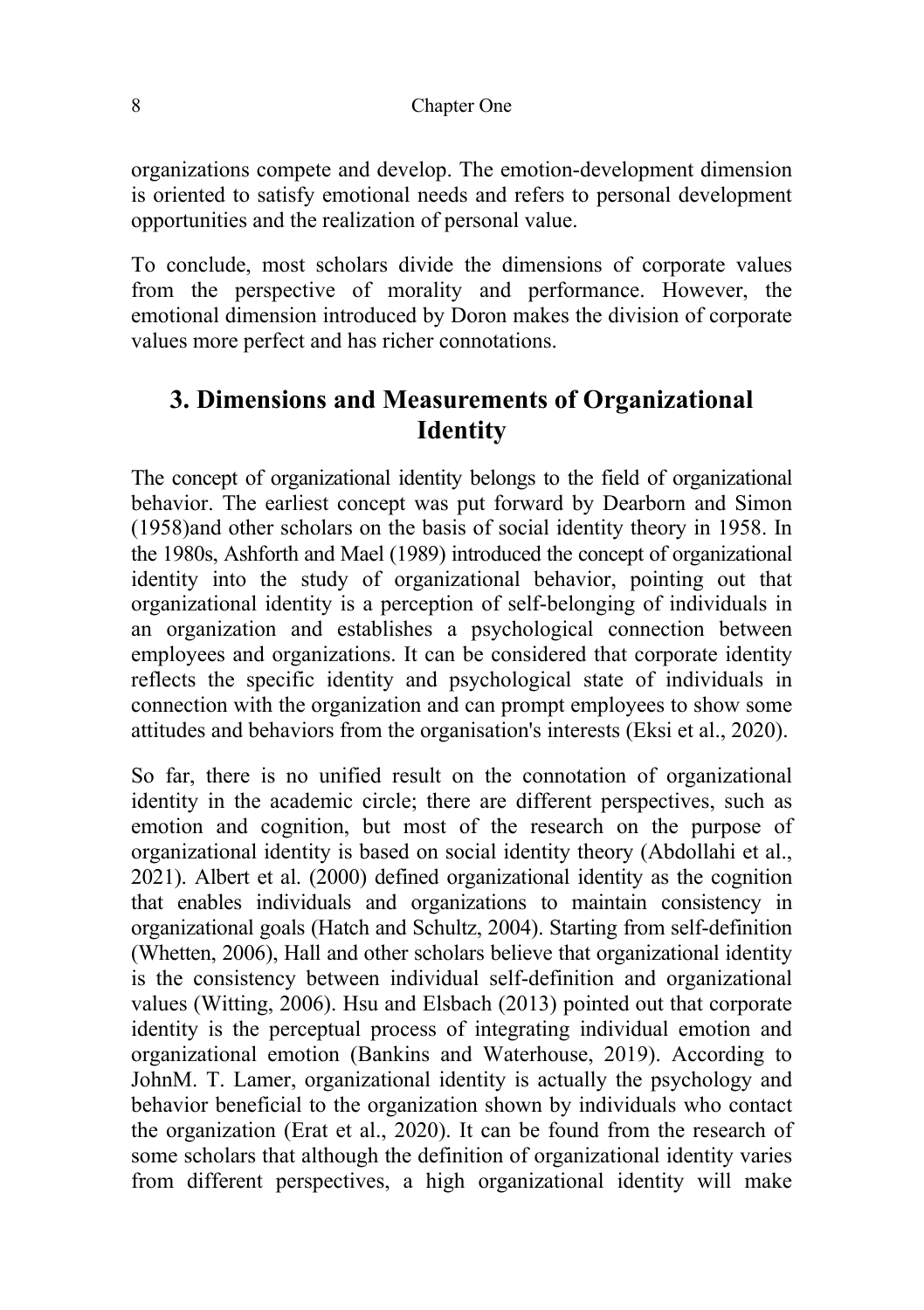employees show the attitude and behavior of maintaining the organization and create a harmonious working atmosphere.

Although scholars have different descriptions of the connotation of organizational identity, some common points can be observed. Organizational identity comes from the perception of a matching degree between employee self-definition and organizational definition, which is a psychological recognition and psychological contract. With high organizational identity, employees will have a high sense of identity, belonging, dependence and responsibility to the organization, and feel more satisfied with the organization, which is reflected in their attitude and behavior, increasing team cohesion and bringing many benefits to the enterprise.

Scholars have many different research results on the dimension division of organizational identity, and there are also differences in different regions, including one-dimensional, two-dimensional, three-dimensional, and fourdimensional structures. In 1992, Mael and Ashforth (1992) proposed a single-dimension organizational identity structure, including six items in total. This scale has been proved by many scholars to be very reliable and valid and is a one-dimensional scale with wide application. From the perspective of social identity theory, they define organizational identity as employees' psychological identification with the organization, which is a subjective psychological feeling. Karasawa divides organizational identity into two dimensions: self-identity and identity of other members (Heere and Xing, 2012). In 1983, Cheney proposed a three-dimension organizational identity scale with three dimensions of similarity, membership, and loyalty (Cheney and Christensen, 2001). The three-dimensional scale developed by Cheney contains 26 items, and this model has been questioned by later scholars for its overlapping items and low reliability and validity due to its excessive items. In 2004, Dick (2004) proposed a four-dimensional organizational identity scale based on the research of social identity theory. He divided organizational identity into four dimensions: cognition, emotion, evaluation, and behavior.

# **4. Organisational Culture**

Organisational culture is difficult to define, and no widely accepted definition can be found in the literature, with different definitions ranging from psychology, sociology, economics, etc. This distinction is rooted in the fact that some people see culture as a fundamental metaphor, while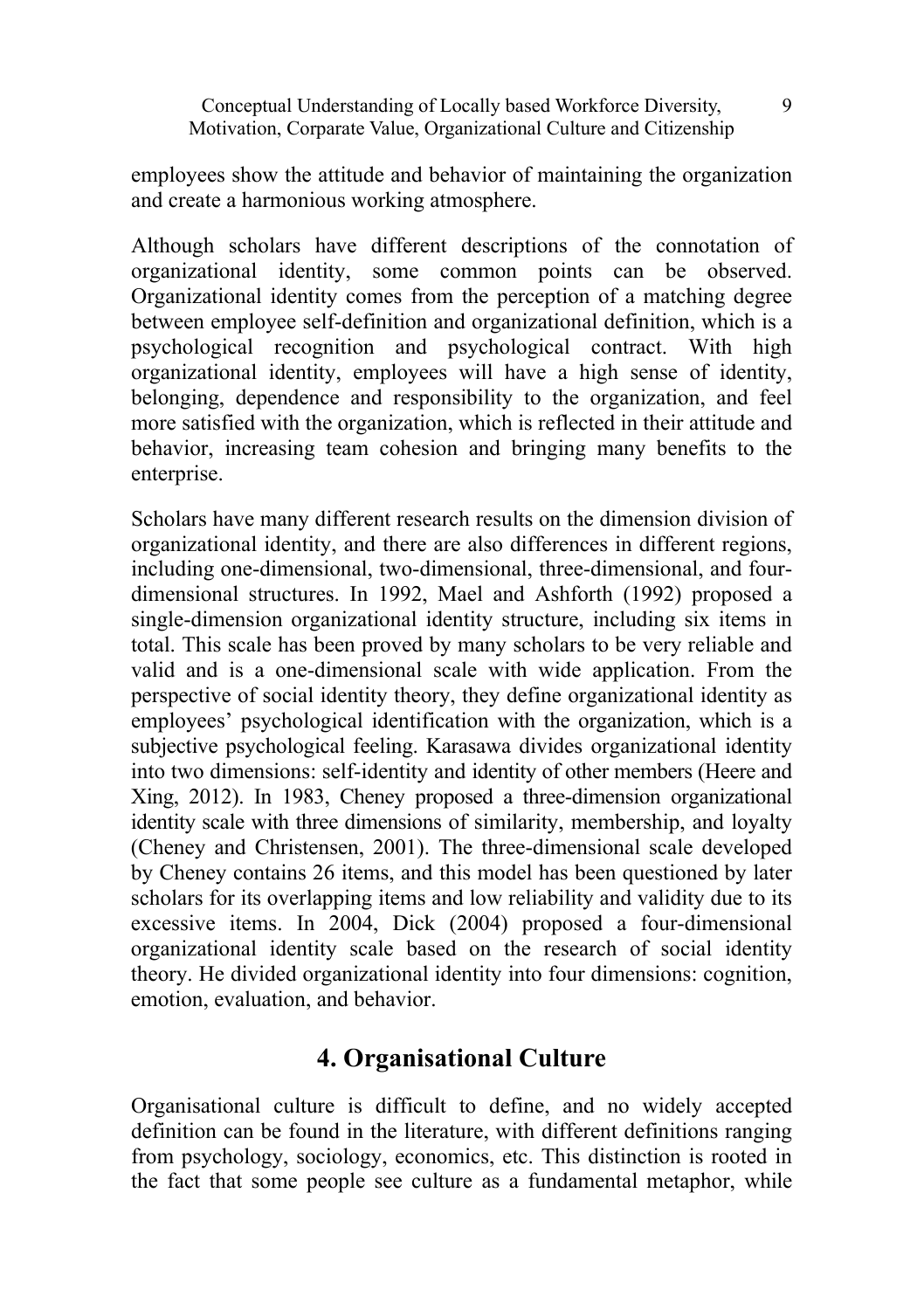others see organisational culture as a variable. These two distinctions also lead to two distinct questions, one being "what does an organisation mean to its members" and the other being "what does organisational culture do" (Schultz, 2012). From the perspective of the first question, organisational culture can be defined as the values, beliefs etc., shared by the members of an organisation (Miron et al., 2004). Watkins (2013) used social media platforms to initiate a discussion on what organisational culture is and received a number of different responses. The common and easily understood answers were that organisational culture is a reflection of how an organisation does things; that it is a description shared by the organisation itself; that it is the sum of values and rituals, and is likened to glue because it enables members of an organisation to integrate better; that it is the immune system of an organisation because it helps the organisation to differentiate between people and find the right people. In that it helps the organisation differentiate between people and find the right people for the organisation; in some responses, organisational culture is also considered a presence that is influenced by the organisation itself and society.

#### **a) Types of organisational culture**

There are elaborative and structural approaches to classifying organisational culture, with the interpretive approach represented by Johnson et al. (2008) culture web model and the structural approach best known for Hofstede et al. (1991) five culture dimensions. This research will not trace the first two cultural classifications but rather summarise the research perspectives of other scholars. Deal and Kennedy (2000) proposed four types of organisational culture: the tough-guy culture, which is highly relevant to individualists and is formed in high-risk, fast-feedback companies such as advertising, construction and sports, where employees are expected to be optimistic, strong and always motivated.

The second is a culture of working hard and playing hard. The requirements for employees are to work hard and play hard, to be sociable, to be friendly and to have a strong belief in "finding a need and satisfying it"; the third is the culture of bet-your-company, which is formed in companies with high risks and slow feedback, such as aerospace companies, where the requirements for employees are to weigh and consider everything carefully, to make up one's mind and not to change it easily. The fourth is a process culture, formed in low-risk and slow feedback, such as insurance and public utilities, where employees are expected to be disciplined and careful.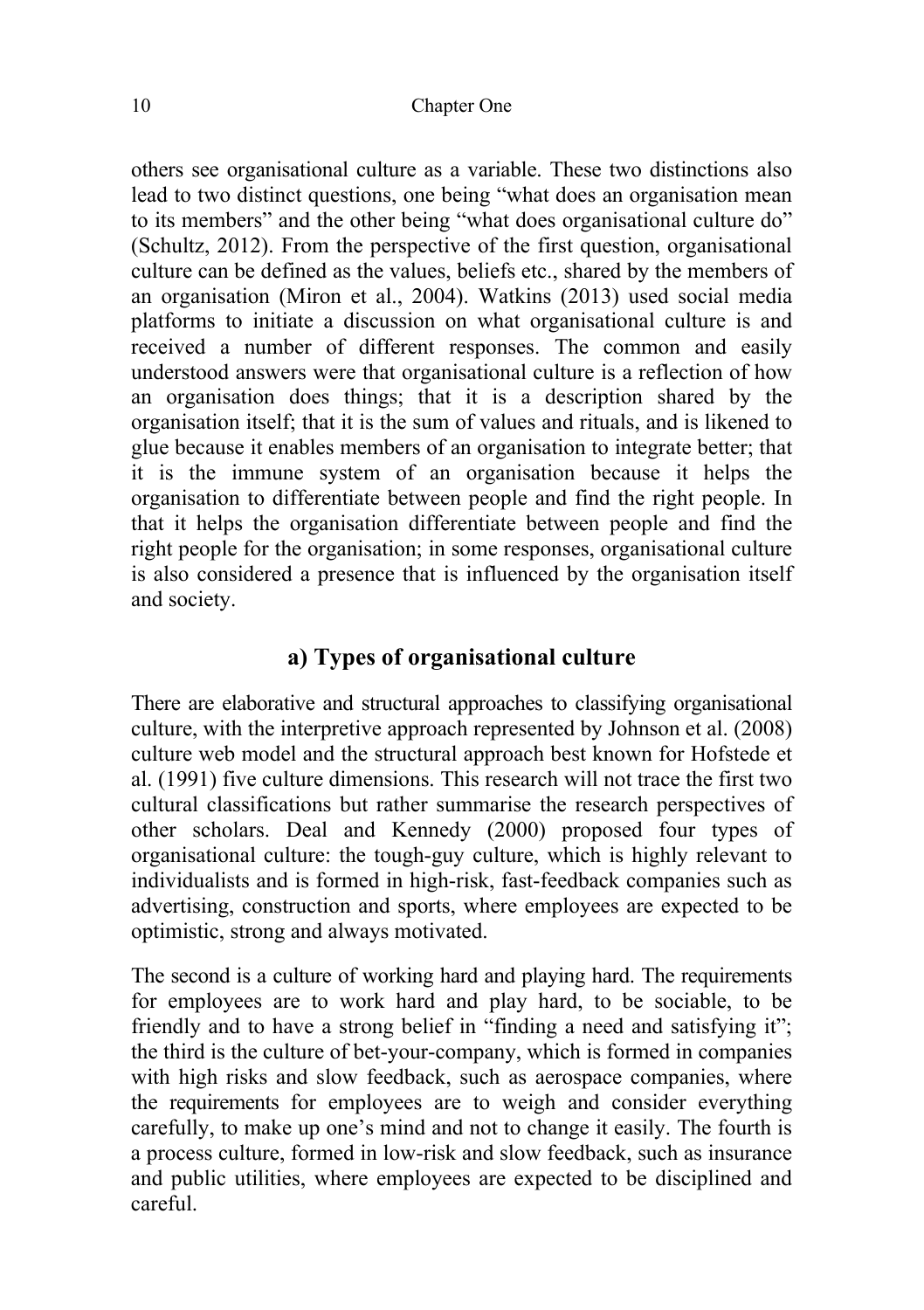Scholars also propose four types of organizational cultures, but the classification criteria are different from those mentioned above. According to Cameron and Quinn (2011), the first is a rational culture, which emphasizes work orientation and goal attainment, employees are compliant based on contract, the motivation behind which is competence, leaders are efficient and goal-oriented, and their performance criteria are efficiency and productivity; the second is a developmental culture, which emphasizes innovation, intuitive information processing, employee compliance based on ideology, the motivation behind which is growth, and leaders who are creative and risk-taking, whose performance criteria are adaptability and external legitimacy, and whose goal is the pursuit of development and resources; the third is the consensus culture, which emphasises interpersonal relationships and loyalty. Collective information processing (e.g. discussion, involvement, consensus) is the means to an end. Employees conform based on a sense of belonging, the motivation behind which is a sense of attachment, leadership, is caring and supportive, performance is measured based on involvement and support, and the goal is human development; the fourth is a bureaucratic culture, which emphasises the primacy of rules and stability. Formalised information processing (e.g. records, evaluations, etc.) is the means to an end. Employees are compliant based on regulations. The motivation behind this is security, and leaders are conservative and cautious, with the goal of stability and control.

Although types of organisational culture are defined differently in the literature by different scholars, one point that has been made many times in relation to types of corporate culture is that the various kinds of culture do not exist in isolation and that there should be more than one type of organisational culture in an organisation (Hampden-Turner and Trompenaars, 1993; Cameron and Quinn, 2011).

#### **b) Roles of organisational culture**

According to Barney (1991), the role of organisational culture, which can help companies achieve sustained competitive advantage, and which can likewise help people understand and manage the people within an organisation, and which can be seen as a key factor when implementing organisational change (Cabrera et al., 2001), is increasingly being appreciated, and although the way in which it is measured varies from one academic to another, the variables studied are always strikingly similar, according to Aydin and Ceylan (2009), they measured organisational culture in terms of dimensions such as information transfer, communication and collaboration,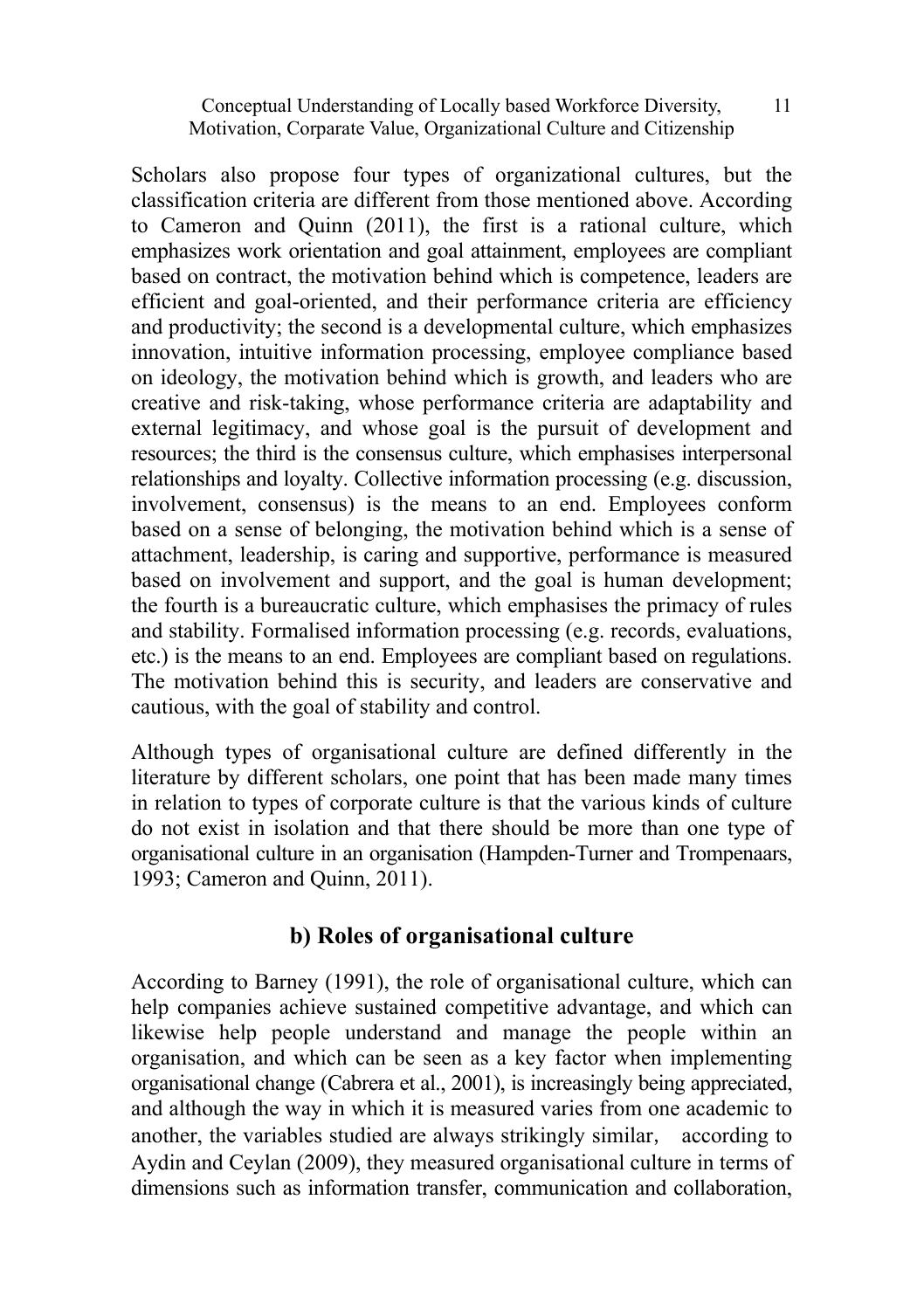#### 12 Chapter One

and ultimately found that all the dimensions studied were significantly related to organisational effectiveness. Other scholars measured corporate culture in terms of dimensions such as adaptability and consistency and eventually found that it was positively related to organisational effectiveness. In addition to organisational effectiveness, organisational performance is one of the common variables studied. According to Lapiņa et al. (2015), organisational culture is directly related to organisational effectiveness and performance, suggesting that the stronger the organisational culture, the more effective the organisation. Using a sample of nine banks of various types in Ghana, which account for more than half of the market, and interviewing nearly 300 employees at various job levels, The research has shown that, overall, there is a positive relationship between organisational culture and performance in the Ghanaian banking sector (Poku et al., 2013).

In conclusion, organisational culture's role is wide-ranging, and this research only summarises the essential parts or those of personal interest to the author. It is worth noting that organisational culture has also been treated as a mediating factor in some research, which is also part of the role of organisational culture, and it is because of the wide range of roles of organisational culture that the importance of its research is evident.

# **c) The Interdependence of Organisational Culture and Organisational Identification**

Organisational culture and organisational identification are two closely related concepts that are both interrelated and distinct from each other. Hatch and Schultz (2004) studied the interdependence model of organisational culture, organisational identification and image using an overlap approach and distinguished between organisational culture, organisational identification, and their associated organisational image. They argue that organisational culture is the internal symbolic context that forms and sustains organisational identification, refering to the feelings, perceptions and views of organisational members in general, and is considered to be the common understanding of the members of the organisation's specific values; and the organisational image is something that is absorbed within the cultural system and is a manifestation of organisational culture to interpret and express organisational identification, which should include the views of organisational members towards others and towards the organisation itself. This view is also supported by empirical evidence, as Schrodt (2002) found that all six dimensions of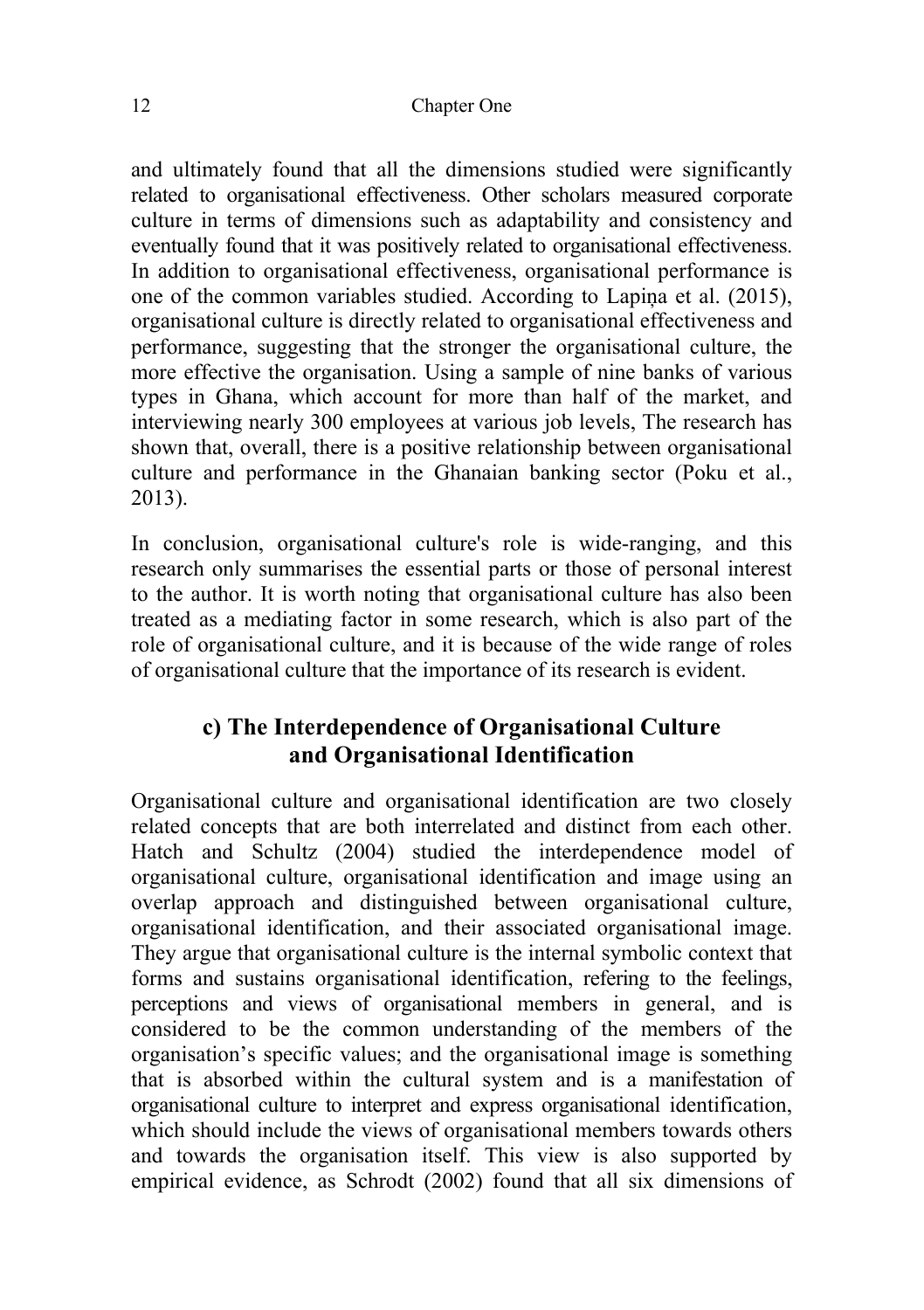organisational culture were significantly associated with organisational indentification, using the retail industry as an example.

It can be seen that although organisational culture and organisational identification are two different concepts, there is some overlap between them, which makes them show a state of interdependence. Firstly, in terms of their respective meanings, organisational culture refers to a comprehensive system of norms and behaviours that govern the organisation, usually defined by the members' understanding of the organisational system to which they belong, and generally encompassing all aspects of the members' daily life and work practices. Organisational identification, on the other hand, reflects how an organisational entity understands itself in the context of the organisational culture in which it is embedded, and it represents an expression of organisational culture. Focusing on organisational culture implies how members regulate language and behaviour in relation to the larger cultural system. Researchers need to better engage with the cultural system itself, which is a good indication that the study of organisational identification will better help us study the organisational cultural system.

# **d) The interaction between organisational culture and organisational identification**

As far as the role of organisational culture on organisational identification is concerned, organisational culture has an active role in promoting organisational identification. Organisational culture has two internal and external functions; one is the internal integration function, it will promote the members of the organisation to show a sense of collective identification and understand how to work effectively, and the second is the external differentiation function, the organisational culture as a common behavioural norm and value system of the members of the organisation, it makes the organisation unique and clearly distinguishable from other organisations, which not only can distinguish itself from other organisations, but also can confirm and enhance members' sense of identification with the organisation. Organisational culture is the sum of norms, ethics, goals, thinking and values that are commonly recognised and observed by all members in the organisation's behaviour, which can promote the integration of the ideology, values, ethics and behavioural orientation of the members of the organisation with the overall ideology, behaviour and values of the organisation, giving all members a sense of identity and belonging to the organisation.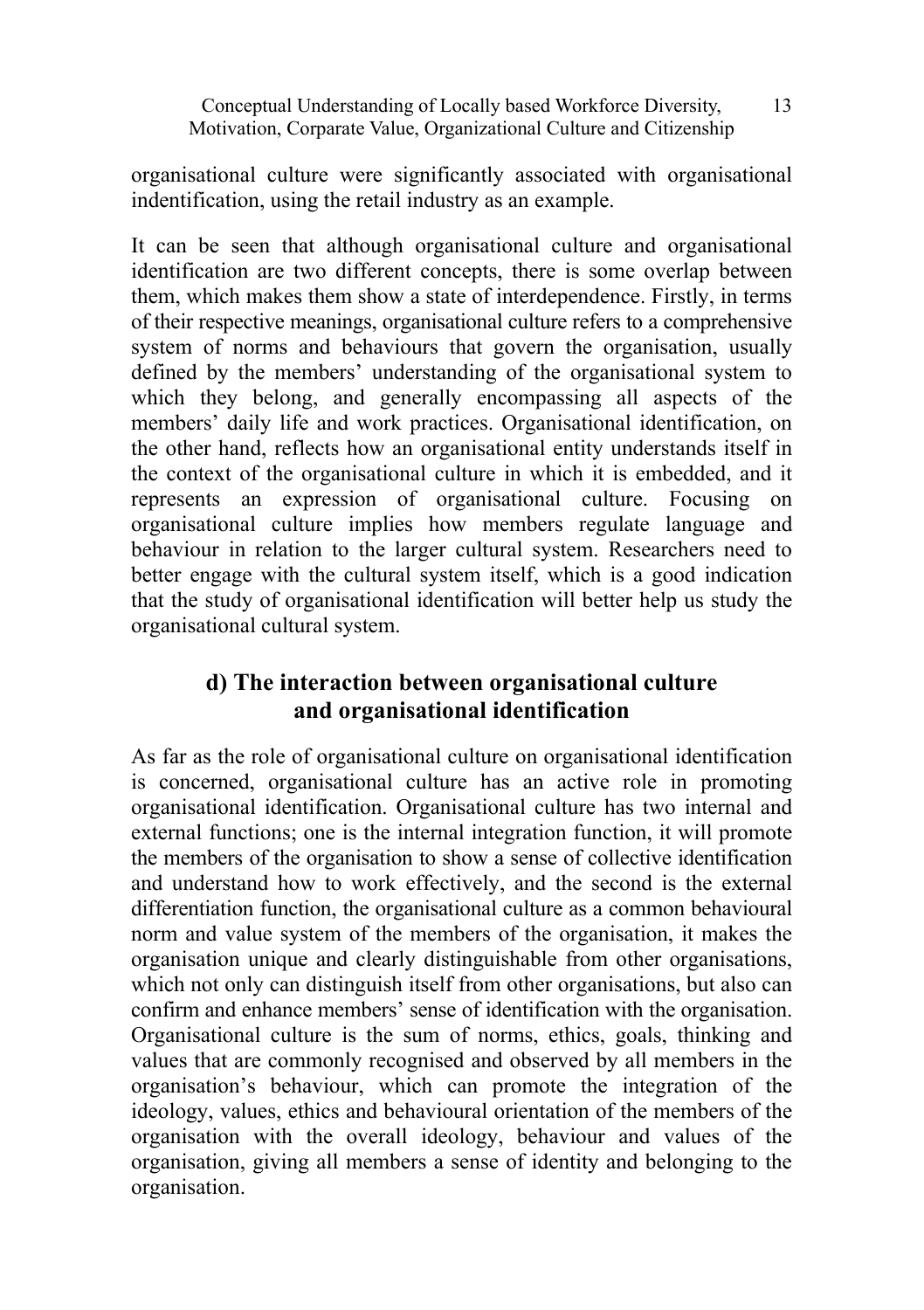In terms of the role of organisational identification on organisational culture, cultivating and improving employees' identification with the organisation is conducive to the deepening of organisational culture. In the organisation, identification with the organisational culture is the confirmation of the shared culture of the organisation; members use the same cultural symbols, agree with the shared cultural philosophy and follow the same behavioural norms; these are the basis of organisational cultural identification. Once employees have identified with the organisation, they will willingly take the ethical codes, codes of conduct and values advocated by the organisation as their own, thus further deepening the organisational culture, which is a widely shared belief among members and reflected as a consistency, however, the identification with the organisational culture is also conducive to reaching consensus among members of the organisation. However, organisational culture identification also facilitates consensus among organisational members and leads to concerted action by organisational members, thus positively influencing organisational identification and management of the enterprise.

### **e) The impact of different types of organisational cultures on organisational identification**

Wallach (1983) studied the effects of three different types of organisational cultures (bureaucratic, innovative and supportive) on organisational identification and found that innovative and supportive organisational cultures are more likely to develop if companies focus on empowerment, team orientation and creating change in the process of building their organisational cultures. However, innovative and supportive organisational cultures have a significant positive correlation with employees' evaluative and affective identification. This indicates that both innovative and supportive organisational cultures are able to obtain good evaluations from employees, improve employees' emotional identification with the organisation, and help to improve members' psychological identification with the organisation, whereas some companies neglect empowerment and consensus in the process of building organisational culture and excessively promote personal leadership, which can easily form a bureaucratic organisational culture, and bureaucratic organisational culture has only a slightly positive correlation with employees' emotional identification. Bureaucratic organisational culture has only a slight positive correlation with employees' emotional identification. In contrast, it has a significant negative correlation with evaluative identification, which means that bureaucratic organisational culture can have an impact on employees'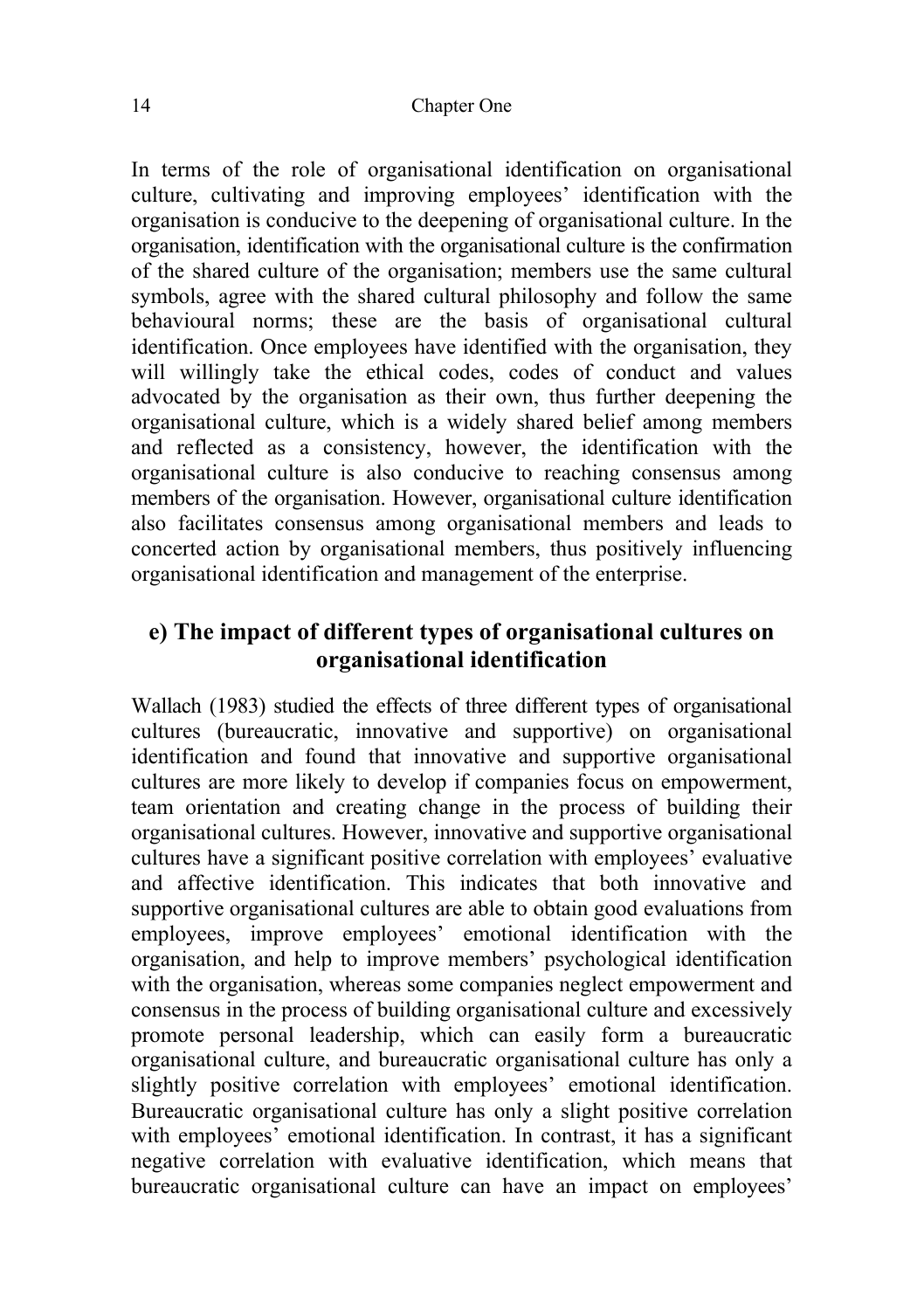emotional identification, but the impact is very small. However, a bureaucratic organisational culture can also strengthen the attachment of some leaders to the organisation, as some leaders can find self-satisfaction in this culture, depending on the company's specific situation. Of these three types of organisational culture, the supportive organisational culture is considered to have the most significant impact on employees' organisational identification. Vijayakumar and Padma (2014) argue that adhocracy and hierarchical culture show a direct positive influence on positive identification and a direct negative influence on the three modes of identification: ambivalent identification, neutral identification, and disidentification; clan culture had a weaker tendency towards positive identification and had no effect on the three modes of identification: ambivalent identification, neutral identification, and disidentification. Market culture has no influence on positive identification but affects the three modes of identification: ambivalent identification, neutral identification and disidentification.

# **5. Structures of Organizational Citizenship**

The academic research on organizational citizenship behavior can be traced back to Bamard, the founder of the organizational school, who put forward the "willingness to cooperate" in 1938. Then, American professor Dennis Organ (1998) first proposed the concept of organizational citizenship behavior. He pointed out that organizational citizenship behavior is a spontaneous out-of-role behavior of employees beyond individual work, which has no relation with the reward system within the organization but is conducive to the improvement of organizational efficiency. In 1988, Organ officially defined the concept of organizational citizenship behavior, believing that organizational citizenship behavior is an indirect behavior performed by individuals voluntarily and not within the scope of formal compensation, which can improve organizational performance.

The concept of organizational citizenship behavior has attracted extensive attention, and some scholars have raised doubts. First of all, whether it is completely out of role behavior is open to debate. Morrison(1996) pointed out that the boundary between out-of-role behavior and in-role behavior is very fuzzy and difficult to distinguish. In addition, scholars found that OCB impacts performance and promotion, indicating that OCB does not exist completely outside the compensation system. In order to determine task performance, Borman proposed the concept of relationship performance (Bauer et al., 2018). Based on this, Organ redefined OCB in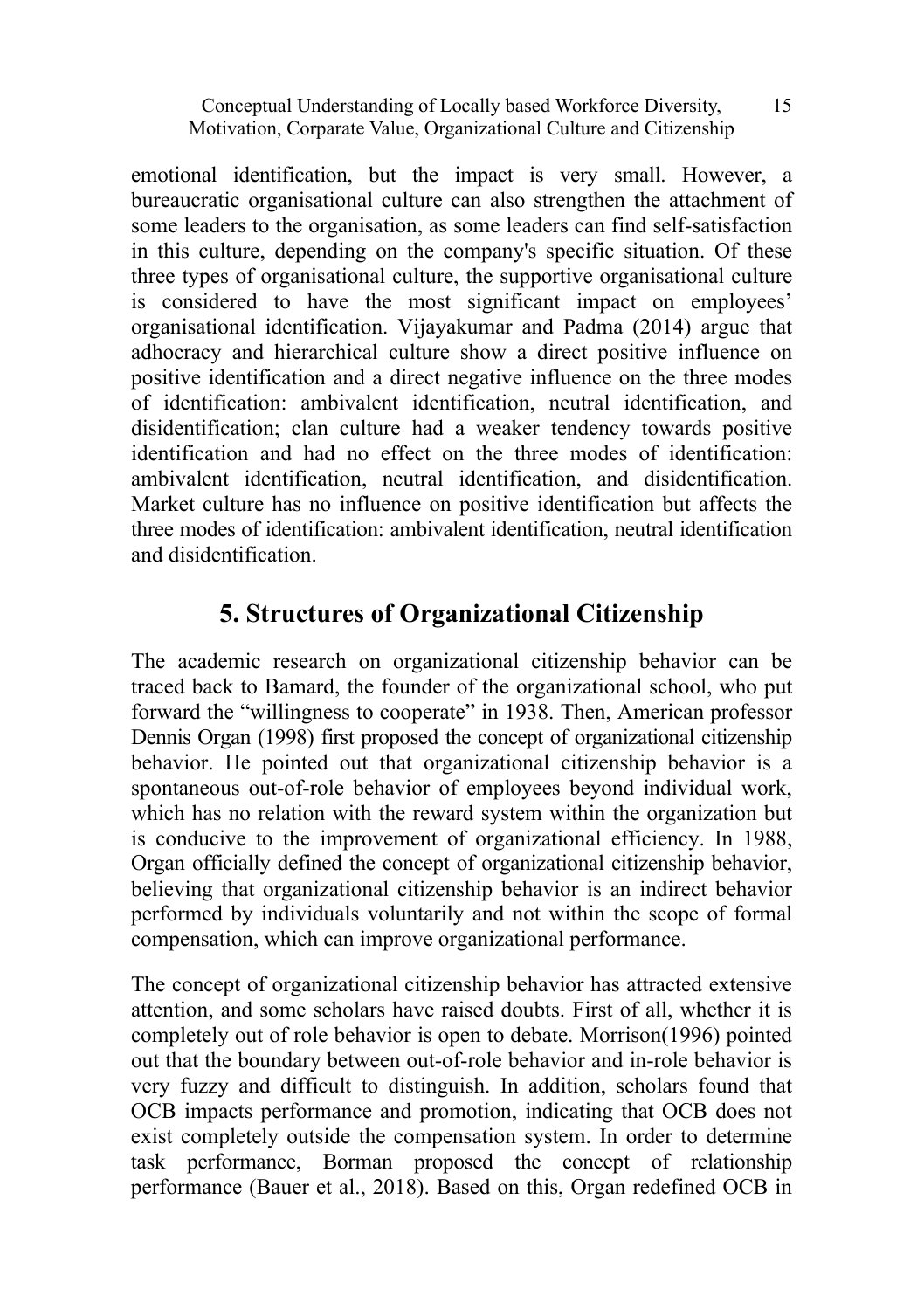#### 16 Chapter One

1997 by combining OCB with relational performance; that is, OCB is beneficial to task performance and is a kind of behavior outside the role of organization members, which can enhance the social-psychological environment of the organization and improve the overall effectiveness of the organization. To sum up, scholars generally agree that organizational citizenship behavior is a voluntary, unregulated, unpaid behavior beneficial to the organization.

So far, scholars' research on the dimensions and measurement of organizational citizenship behavior has not formed unified and universally agreed results. At present, there are two, three, four, five, six, seven and ten-dimensional methods for the division of organizational citizenship structure. Moreover, the measurement of organizational citizenship behavior is very different in different environments and cultures. In the West, Organ (1998) early proposed a two-dimensional scale that included altruism and general obedience. By 1988, Organ had added three dimensions to his research, creating a five-dimensional scale of conscientiousness, politeness, citizenship, sportsmanship, and altruism. In addition, Williams (2002) drew lessons from Organ's model and proposed a two-dimensional scale to distinguish organizational citizenship behaviors for individuals and organizations.

Graham (1991) divided organizational citizenship behavior into four dimensions: interpersonal help, personal initiative, personal diligence, and loyalty. Famous scholar Podsakoff (2000) after five-dimensional model of outraged, developed a three-dimensional measurement model, and then on the basis of their research, to measure up to seven-dimensions of organizational citizenship behavior, are helping behavior, sportsmanship, organizational loyalty, obey, individual initiative, civic virtue and selfdevelopment. Podsakoff's seven-dimensional model is widely used.

# **6. Small and Medium-sized Entreprises**

As the research focuses on SMEs, the first task is to understand " SMEs ". Short (2018) pointed out that when studying "SMEs", it is necessary to pay attention to its complexity. In other words, there is no universal definition of this term in the global scope, and its exact meaning varies depending on the economic development status of each country or economy. Generally, in the business world, companies are classified by the number of employees they have as one of the bases for classifying the size of their organisation. According to Caruso (2015), SMEs in the US typically have no more than 500 employees. Obviously, even if the same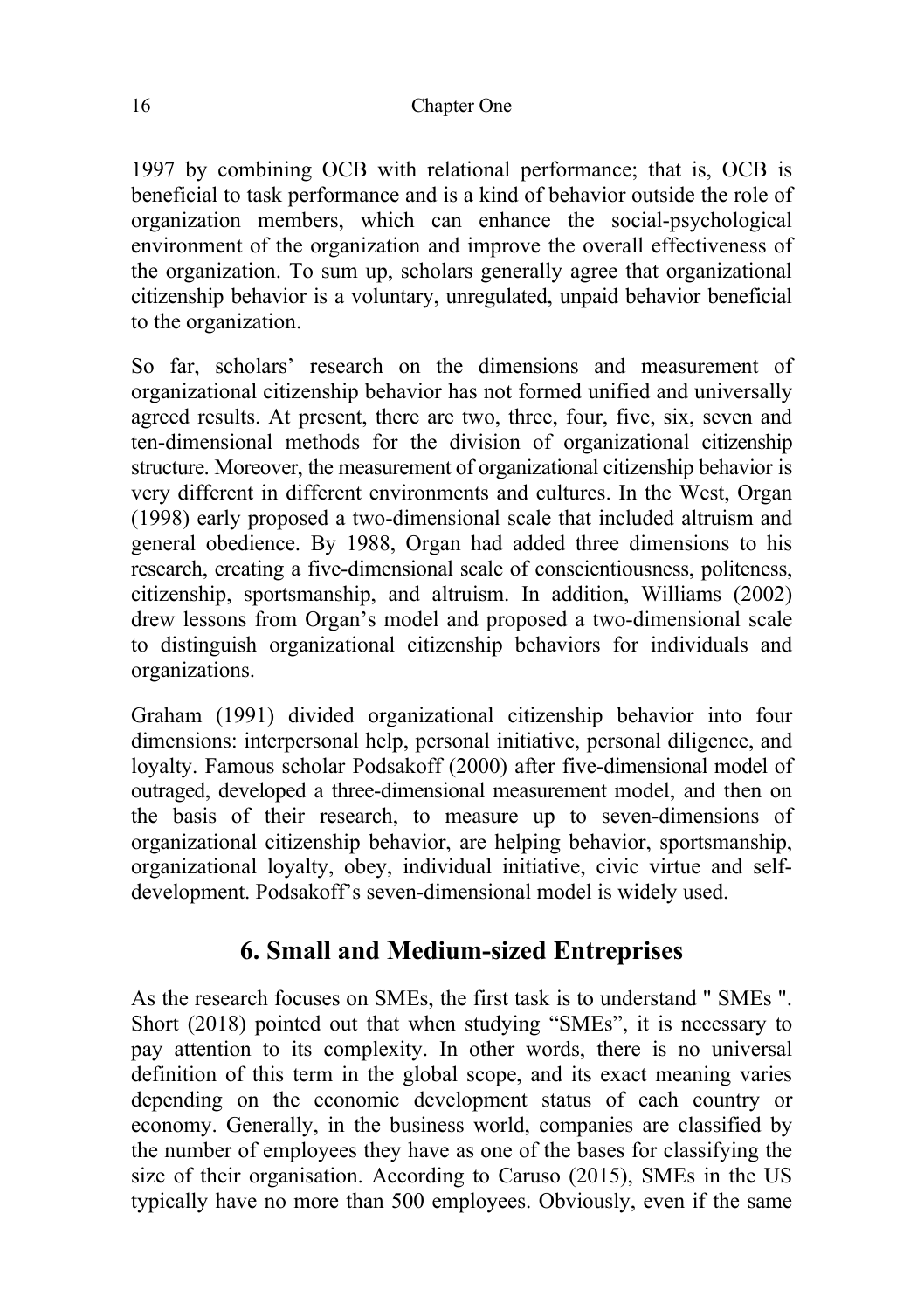research is about SMEs, an enterprise with 250 employees and an enterprise with 500 employees will have different internal operating systems and management models. Therefore, we cannot simply consider them as homogeneous (Short, 2019).

# **7. Workforce Diversity**

Workforce diversity is inextricably tied to the study of inequality, and the concept of workforce diversity is often connected to the broader sociological and psychological literature on inequality (Henry and Evans, 2007). Diversification of the workforce is a perplexing organisational management issue (DiTomaso et al., 2007). The importance of managing worker diversity to increase organisational performance cannot be overstated, especially in light of the current global developments (DiTomaso et al., 2007). It is claimed that organisations that appreciate diversity are more likely to thrive and prosper in today's dynamic global labour market (Dass and Parker, 1996). Its significance is mainly due to some minorities who felt alienated from the employment market are fighting for their human rights because of globalisation's unrestricted movement of workers.

# **a) Dimensions of workforce diversity**

Diversification of the workforce has developed mainly to advance equitable employment possibilities (Henry and Evans, 2007). Instead of neglecting talent that may help them become more valuable and accurate, this notion of equal opportunity strives to ensure businesses benefit from the differences inherent in a varied workforce (Agocs and Burr, 1996). The expansion of human rights due to advancements in economics and politics and increased migration of individuals from various backgrounds has prompted organisations to promote workplace diversity because of these developments (Atar, 2021).

Understanding how groups interact at various levels of analysis requires defining which distinctions generate unequal structural interactions (i.e., power, status, and quantitative or compositional patterns) (DiTomaso et al., 2007). By illustrating the breadth of problems that should be addressed in workforce diversity research and the parallels and variations across workforce diversity debates, this research aims to expand the conversation around workplace diversity and lead to future study possibilities.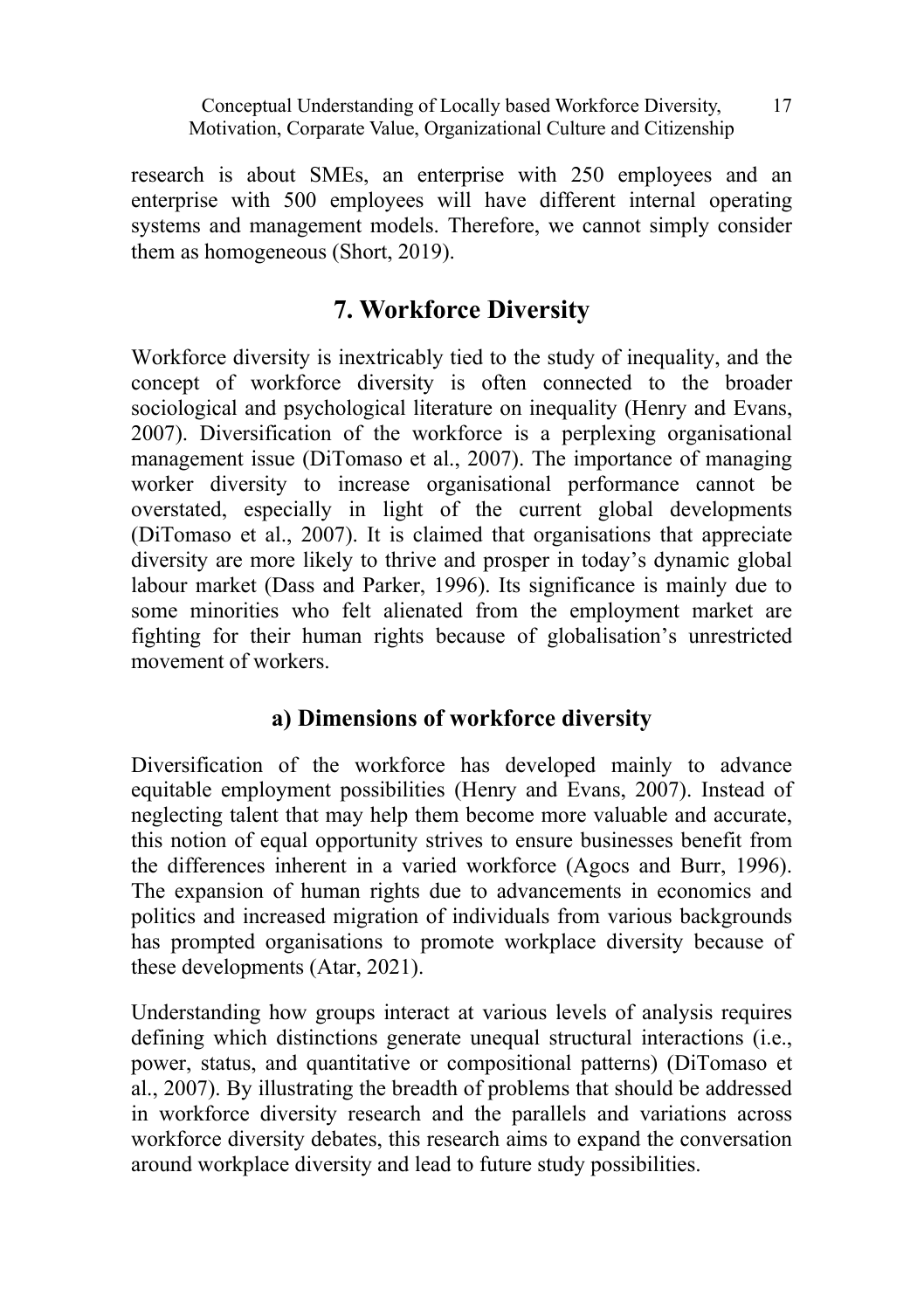# **b) Workforce diversity and organization performance**

In the context of globalization, workforce diversity is often described as the variation in common attributes exhibited by employees. Workforce diversity can contribute to workplace equity and is strategically valued by many organizations (Barak, 2015). So far, studies have mainly examined the impact of workforce team diversity on organizational performance. Diversity has led to organizational gains in several areas, including role pressure (Findler et al., 2007), organizational commitment (Cho and Mor Barak, 2008), retention and innovation (Cho et al., 2017). At the same time, however, other studies have found that labour diversity as a whole is negatively impacted by organizations (Choi and Rainey, 2010).

Some of the more recent literature has focused on the relationship between diversity and performance in the workplace and the role that was managing diversity plays (Choi & Rainey, 2010). Among these, inclusive organizations play a crucial role in examining employee diversity, and effective organizational initiatives to manage diversity positively impact organizations with a highly diverse workforce. Organizations that do not take steps to manage diversity may experience low team cohesion or high levels of conflict and negatively impact organizational performance.

# **c) Benefits and limitations of workforce diversity**

According to research, worker diversity has risen considerably in recent years (Roberge & van Dick, 2010). Having a varied staff may be critical for promoting creativity and innovation and retaining a competitive edge (Bassett-Jones, 2005). A number of studies, meanwhile, have revealed that variation can have detrimental problems such as a high dispute or diminished social cohesion (Aghazadeh, 2004, Price *et al.*, 2005). To the extent that this occurs, there are several by-products that arise in the workplace, including the exclusion of others, slander, and marginalization.

Strengthening management by increasing innovative thinking is one way to manage diverse employees (Bantel and Jackson, 1989). The viability of this pathway can be explained in that diverse employees are far more capable of having information, competencies, and perspectives relevant to the organisation's overall strategic goals than homogenous groups. Additionally, group variety may promote workplace creativity and innovation. For instance, multidisciplinary staff can help stabilize an enterprise's mental and cerebral life and depth.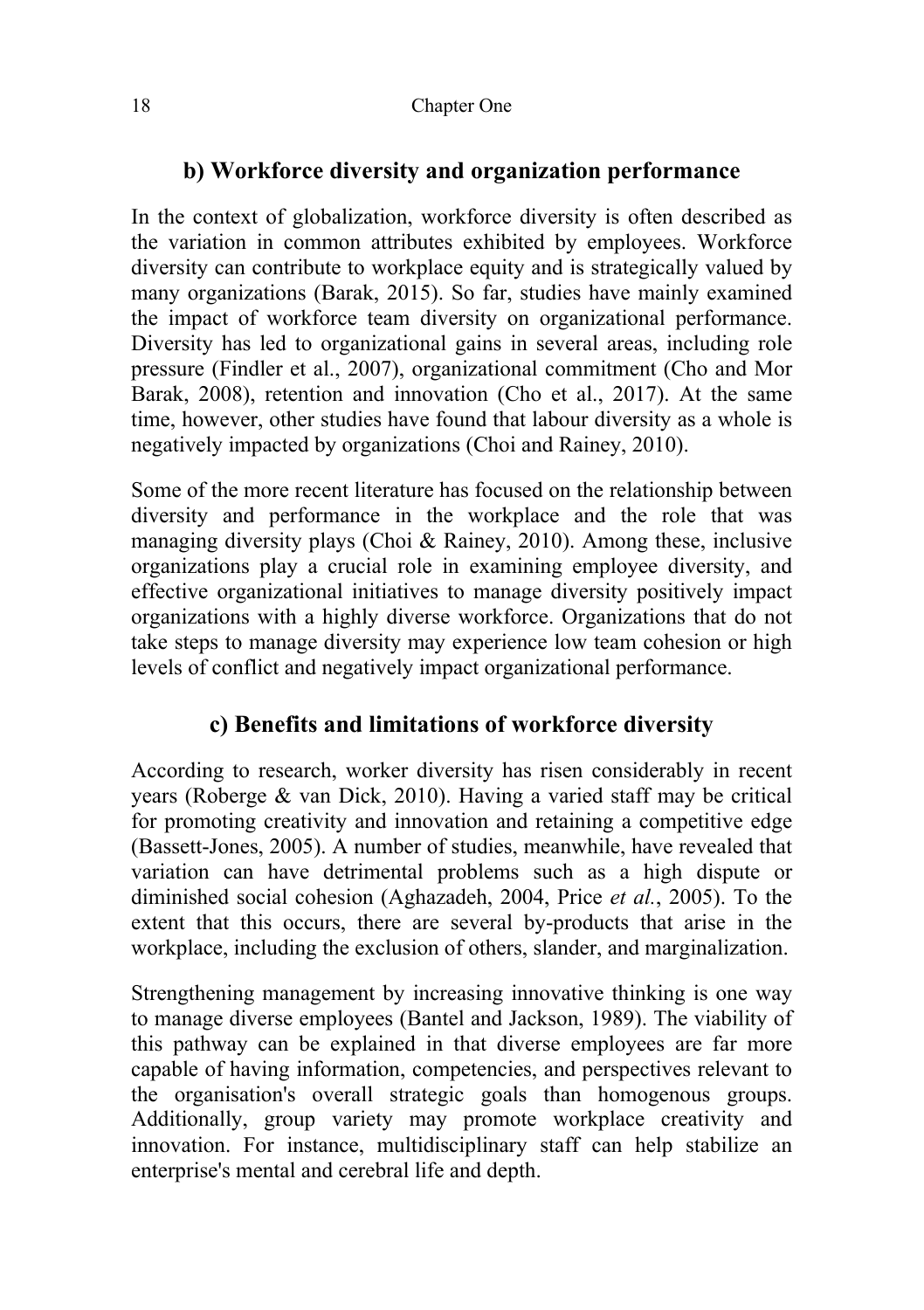#### **References**

- Abdollahi, A., Riahi, F. & Rezaei Pitenoei, Y. (2021). 'Investigating the moderating role of organizational identity on the relationship between managerial compensation and earnings manipulation', *Valued and Behavioral Accountings Achievements,* 5(10), pp. 230-201.
- Adams, C. A. (2017). 'Conceptualising the contemporary corporate value creation process', *Accounting, Auditing & Accountability Journal*.
- Aghazadeh, S.M., 2004. Managing workforce diversity as an essential resource for improving organizational performance. *International Journal of Productivity and Performance Management*.
- Agocs, C. & Burr, C., 1996. Employment equity, affirmative action and managing diversity: assessing the differences. *International journal of manpower*.
- Albert, S., Ashforth, B. E. & Dutton, J. E. (2000). 'Organizational identity and identification: Charting new waters and building new bridges', *Academy of management review,* 25(1), pp. 13-17.
- Ardichvili, A. (2002). Knowledge management, human resource development, and internet technology. *Advances in developing human resources*, *4*(4), 451-463.
- Ashforth, B. E. & Mael, F. (1989). 'Social identity theory and the organization', *Academy of management review,* 14(1), pp. 20-39.
- Atar, E. (2021). Uluslararasi Göç ve Mülteci Yönetimi İçin Büyük Veri Kullaniminin Avantaj ve Dezavantajlarinin Sistematik *Analizi. Alternatif Politika*, 13(1), 146-174.
- Aydin, B. & Ceylan, A. (2009). 'The role of organizational culture on effectiveness'.
- Bankins, S. & Waterhouse, J. (2019). 'Organizational identity, image, and reputation: Examining the influence on perceptions of employer attractiveness in public sector organizations', *International Journal of Public Administration,* 42(3), pp. 218-229.
- Bantel, K.A. & Jackson, S.E., 1989. Top management and innovations in banking: Does the composition of the top team make a difference? *Strategic management journal,* 10**,** 107-124.
- Barney, J. (1991). 'Firm resources and sustained competitive advantage' *Journal of management* 17 (1), pp. 99- 120.
- Bassett-Jones, N., 2005. The paradox of diversity management, creativity and innovation. Diversity, Management, Creativity and Innovation, 14 (2), 169–175.
- Bauer, J. A., Wright, N. A., Askew, K. & Spector, P. E. (2018). 'The relationships between organizational citizenship behavior demands and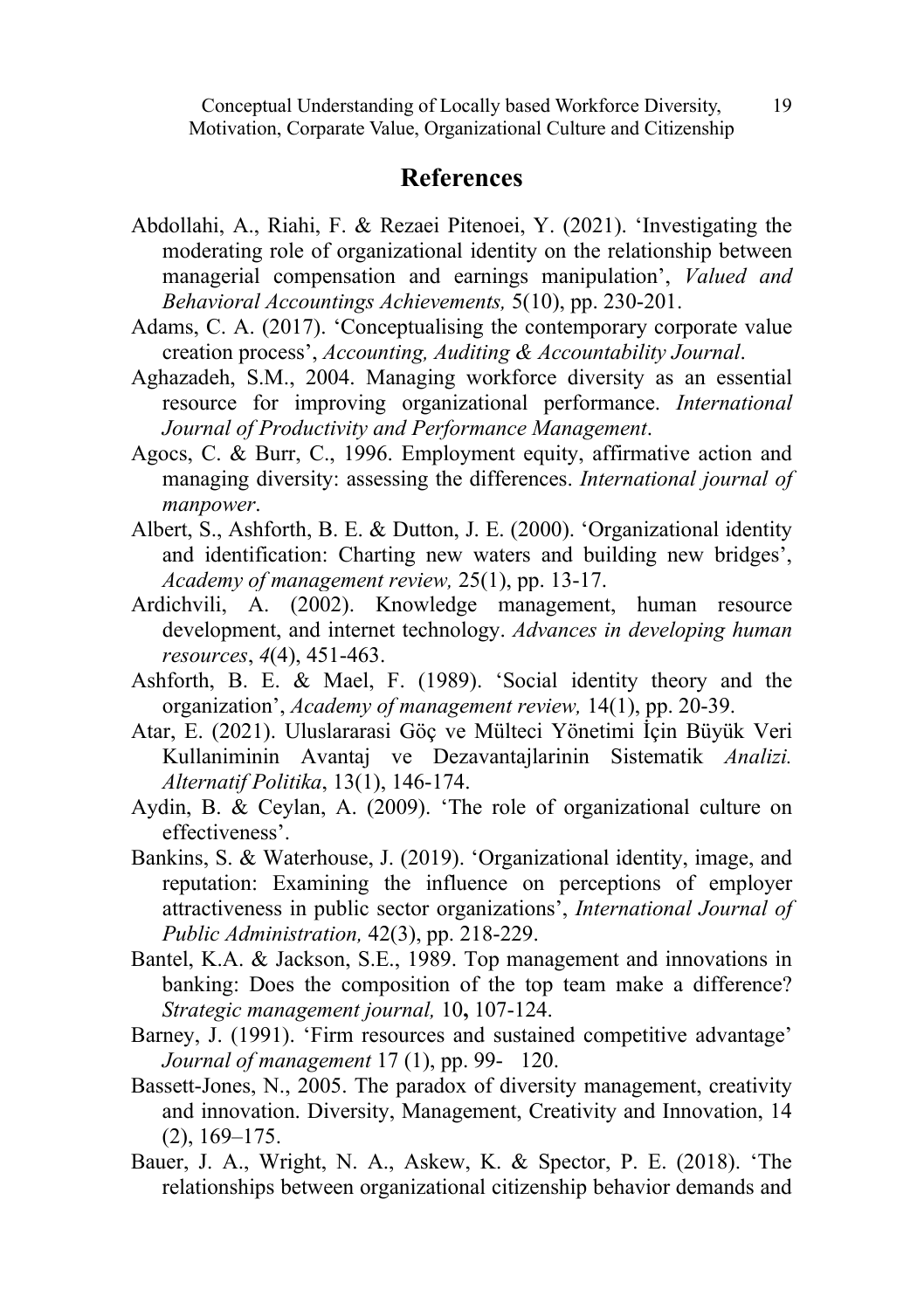#### 20 Chapter One

extra-task behaviors', *The Psychologist-Manager Journal,* 21(3), p. 163.

- Boyne, G. A. (2002). 'Public and private management: what's the difference?', *Journal of management studies,* 39(1), pp. 97-122.
- Buelens, M. & Van den Broeck, H. (2007). 'An Analysis of Differences in Work Motivation between Public and Private Sector Organizations', *Public administration review,* 67(1), pp. 65-74
- Cabrera, Á., Cabrera, E. F. & Barajas, S. (2001). 'The key role of organizational culture in a multi-system view of technology-driven change' *International Journal of Information Management* 21 (3), pp. 245-261
- Cambra-Fierro, J., Polo-Redondo, Y. & Wilson, A. (2008). 'The influence of an organisation's corporate values on employees personal buying behaviour', *Journal of Business Ethics,* 81(1), pp. 157-167.
- Cameron, K. S. & Quinn, R. E. (2011). *Diagnosing and changing organizational culture: Based on the competing values framework*. John Wiley & Sons
- Campell, D., Christenson, T., Thompson, T., Hogeland, J., & Aldapi, S. (2006). Rural Cooperatives Magazine, May/June 2006. *Rural Cooperatives Magazine*, *73*(2163-2018-4529).
- Caruso, A. (2015) 'Statistics of US businesses employment and payroll summary: 2012', Economy-WideStatistics Briefs, (G12-SUSB).
- Cheney, G. & Christensen, L. T. (2001). 'Organizational identity: Linkages between internal and external communication', *The new handbook of organizational communication: Advances in theory, research, and methods*, pp. 231-269.
- Cho, S. & Mor Barak, M.E., 2008. Understanding of diversity and inclusion in a perceived homogeneous culture: A study of organizational commitment and job performance among Korean employees. *Administration in Social Work,* 32**,** 100-126.
- Cho, S., Kim, A. & Mor Barak, M.E., 2017. Does diversity matter? exploring workforce diversity, diversity management, and organizational performance in social enterprises. *Asian Social Work and Policy Review,* 11**,** 193-204.
- Choi, S. & Rainey, H.G., 2010. Managing diversity in US federal agencies: Effects of diversity and diversity management on employee perceptions of organizational performance. *Public Administration Review,* 70**,** 109-121.
- Crewson, P. E. (1997). 'Public-Service Motivation: Building Empirical Evidence of Incidence and Effect', *Journal of public administration research and theory,* 7(4), pp. 499-518.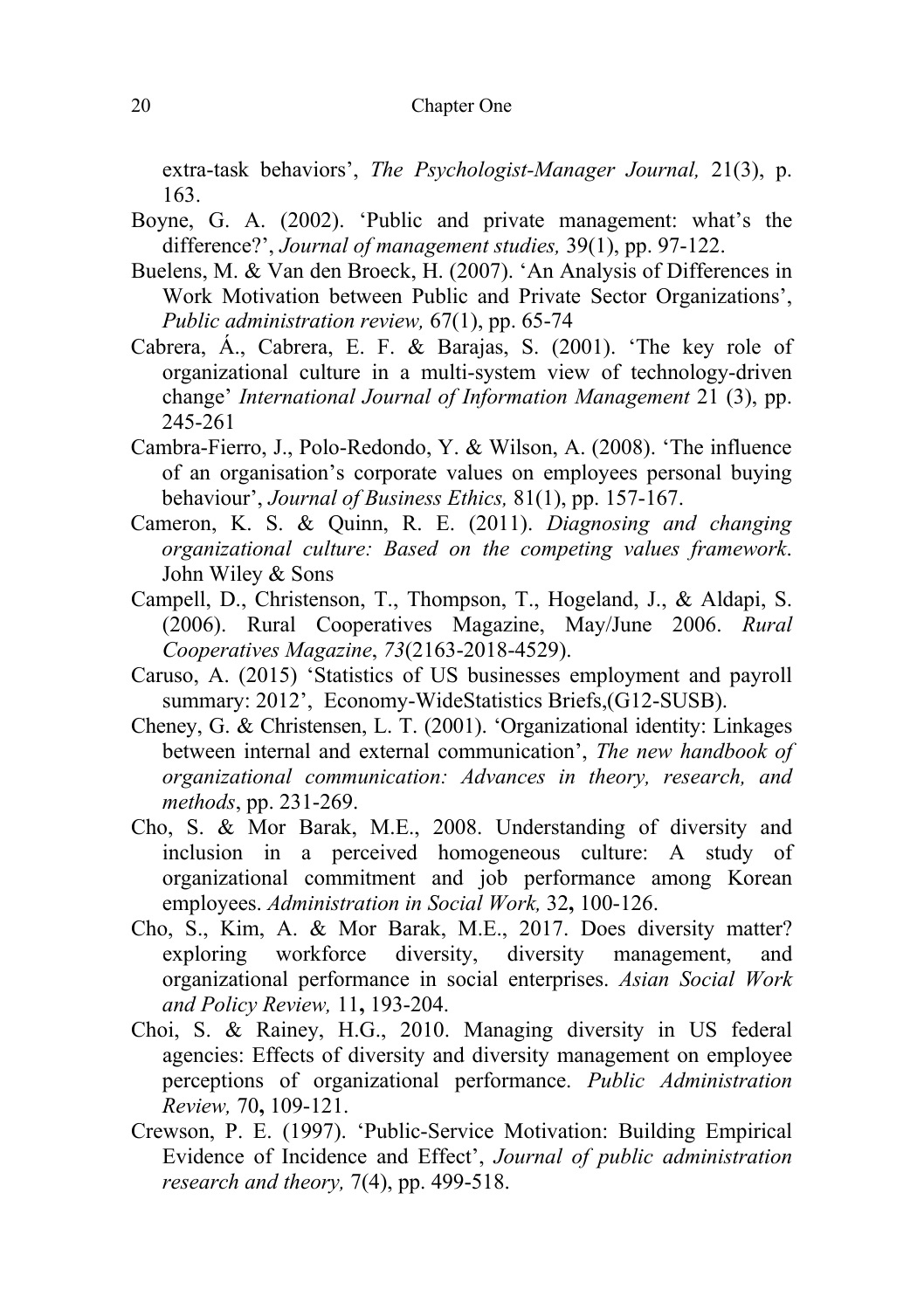- Dass, P. & Parker, B., 1996. Diversity: A strategic issue. *Managing diversity. Human resource strategies for transforming the workplace***,** 365-391.
- Deal, T. E. & Kennedy, A. A. (1983). 'organisational cultures: The rites and rituals of organisational life: Addison-wesley, 1982. Isbn: 0-201- 10277-3. *Business Horizons* 26 (2), pp. 82-85.
- Dearborn, D. C. & Simon, H. A. (1958). 'Selective perception: A note on the departmental identifications of executives', *Sociometry,* 21(2), pp. 140-144.
- Ditomaso, N., Post, C. & Parks-Yancy, R., 2007. Workforce Diversity and Inequality: Power, Status, and Numbers. *Annual Review of Sociology,* 33**,** 473-501.
- Eksi, H., Ozgenel, M. & Demirci, M. E. (2020). 'The mediator role of organizational support in the relationship between organizational identity and organizational stress', *International Journal of Educational Methodology,* 6(3), pp. 643-653.
- Erat, S., Kitapçı, H. & Akçin, K. (2020). 'Managerial perception and organizational identity: A comparative analysis', *Sustainability,* 12(6), p. 2278.
- Findler, L., Wind, L.H. & Barak, M.E.M., 2007. The challenge of workforce management in a global society: Modeling the relationship between diversity, inclusion, organizational culture, and employee well-being, job satisfaction and organizational commitment. *Administration in Social Work,* 31**,** 63-94.
- Hampden-Turner, C. & Trompenaars, A. (1993). *The seven cultures of capitalism: Value systems for creating wealth in the united states, japan, germany, france, britain, sweden, and the netherlands*. Broadway Business.
- Harrigan, W. J., Commons, M. L. and Pelaez, M. (2015). "Replacing Maslow's Needs Hierarchy With an Account Based on Stage and Value". *Behavioral development bulletin*, 20(1). pp. 24–31.
- Harris, G. E. & Cameron, J. E. (2005). 'Multiple dimensions of organizational identification and commitment as predictors of turnover intentions and psychological well-being' *Canadian Journal of Behavioural Science/Revue canadienne des sciences du comportement* 37 (3), p. 159.
- Hatch, M. J., & Schultz, M. (Eds.). (2004). *Organizational identity: A reader*. Oxford University Press on Demand.
- Heere, B. & Xing, X. (2012). 'Bocog's road to success: Predictors of commitment to organizational success among beijing olympic employees', *European Sport Management Quarterly,* 12(2), pp. 161-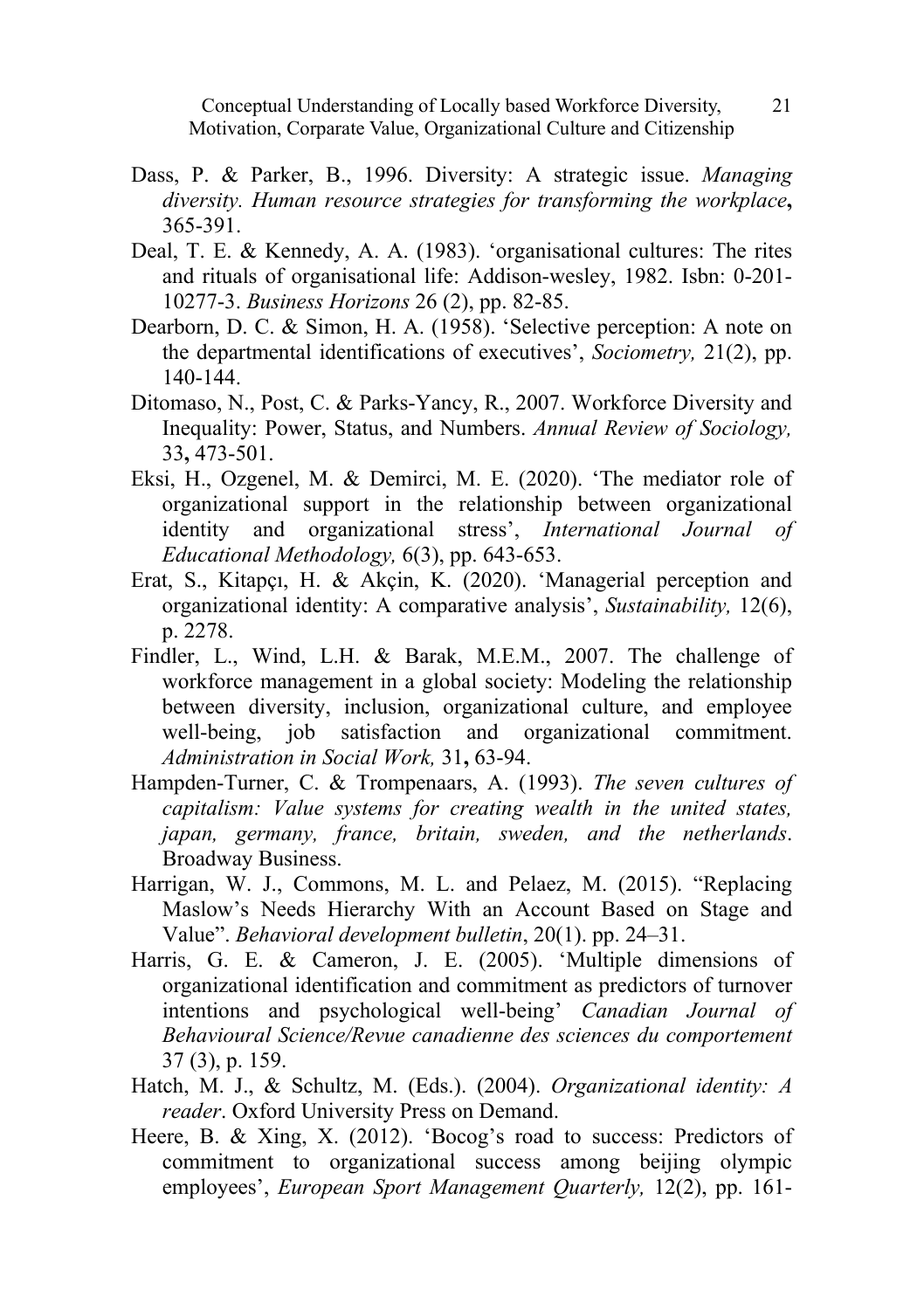181.

- Henry, O. & Evans, A.J., 2007. Critical review of literature on workforce diversity. *African Journal of Business Management,* 1.
- Herbert, T. T. (1976). *Dimensions of organizational behavior*. New York: Collier Macmillan.
- Herzberg, F. (1968). 'One more time: How do you motivate employees' *Harvard Business Review* 65
- Hofstede, G. (2011). 'Dimensionalizing Cultures: The Hofstede Model in Context', *Online Readings in Psychology and Culture,* 2(1).
- Hofstede, G., Hofstede, G. J. & Minkov, M. (1991). 'Cultures and organizations: Intercultural cooperation and its importance for survival' *Software of the Mind London: McGraw-Hill.*
- Holmberg, C., Caro, J. and Sobis, I. (2018). 'Job satisfaction among swedish mental health nursing personnel: Revisiting the two-factor theory'. *Int J Ment Health Nurs,* 27(2). pp. 581-592.
- Hsu, G. & Elsbach, K. D. (2013). 'Explaining variation in organizational identity categorization', *Organization Science,* 24(4), pp. 996-1013.
- Hunt, S. D., Wood, V. R. & Chonko, L. B. (1989). 'Corporate ethical values and organizational commitment in marketing', Journal of marketing, 53(3), pp. 79-90
- Johnson, G., Scholes, K. & Whittington, R. (2008). *Exploring organisational strategy: Text and cases*. Pearson education.
- Kjeldsen, A. M. & Hansen, J. R. (2018). 'Sector differences in the public service motivation–job satisfaction relationship: exploring the role of organizational characteristics', *Review of Public Personnel Administration,* 38(1), pp. 24-48.
- Kluckhohn, C. & Lindzey, G., 1954. Handbook of social psychology. Cambridge: Addison-Wesley.
- Lang, P. J. (2010). 'Emotion and motivation: Toward consensus definitions and a common research purpose'. *Emotion Review*, 2(3). pp. 229-233.
- Lapina, I., Kairiša, I. & Aramina, D. (2015). 'Role of organizational culture in the quality management of university' *Procedia-Social and Behavioral Sciences* 213, pp. 770-774.
- Li, C. & Zhang, Y. (2017). 'Research on the Improvement of Human Resources Incentive Mechanism under the Background of State-owned Enterprise Reform', *Journal of Yanbian Party School,* 33(05), pp. 56- 59.
- Liu, B., Tang, N. & Zhu, X. (2008). 'Public service motivation and job satisfaction in China', *International Journal of Manpower,* 29(8), pp. 684-699.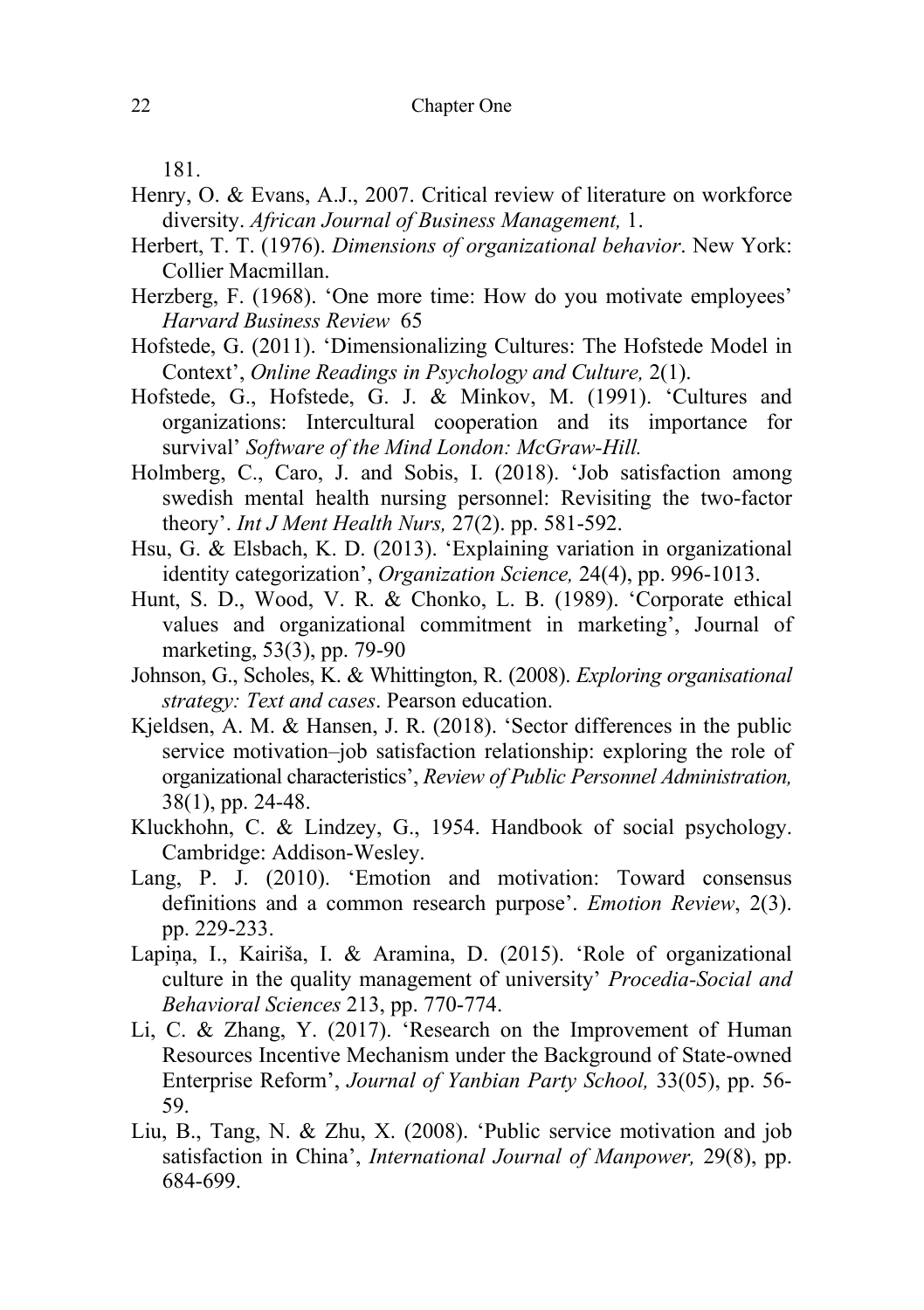- Lundberg, C., Gudmundson, A. and Andersson, T. D. (2009). 'Herzberg's two-factor theory of work motivation tested empirically on seasonal workers in hospitality and tourism'. *Tourism Management*, 30(6). pp. 890-899.
- Maltz, E. & Schein, S. (2012). 'Cultivating shared value initiatives: A three cs approach', *Journal of Corporate Citizenship,* (47), pp. 55-74.
- Maslow, A. (1954). *Motivation and Personality* Harper & Row: New York.
- McGregor, D. and Cutcher-Gershenfeld, J. (1960). *The human side of enterprise*. New York: McGraw-Hill.
- Miron, E., Erez, M. & Naveh, E. (2004). 'Do personal characteristics and cultural values that promote innovation, quality, and efficiency compete or complement each other?' *Journal of organizational behavior* 25 (2), pp. 175- 199.
- Mor Barak, M.E., 2015. Inclusion is the key to diversity management, but what is inclusion? *Human Service Organizations: Management, Leadership & Governance,* 39**,** 83-88.
- Morrison, E. W. (1996). 'Organizational citizenship behavior as a critical link between hrm practices and service quality', *Human resource management,* 35(4), pp. 493-512.
- Noland, C. (2014). 'Teaching theory x and theory y in organizational communication'. *Communication Teacher*, 28(3). pp. 145-149.
- Organ, D. W. (1988). Organizational citizenship behavior: The good soldier syndrome. Translated by: ed. vols). Lexington Books/DC Heath and Com), p.^pp. Reprint.
- Pinder C. C. (1998). *Work motivation in organizational behaivor*. Upper Saddle River. NJ: Prentice-Hall
- Podsakoff, P. M., MacKenzie, S. B., Paine, J. B. & Bachrach, D. G. (2000). 'Organizational citizenship behaviors: A critical review of the theoretical and empirical literature and suggestions for future research', *Journal of management,* 26(3), pp. 513-563.
- Poku, K., Owusu-Ansah, W., & Zakari, M. (2013). Organizational culture and organisational performance: Empirical evidence from the banking industry in Ghana.
- Price, E.G., Gozu, A., Kern, D.E., Powe, N.R., Wand, G.S., Golden, S. & Cooper, L.A., 2005. The role of cultural diversity climate in recruitment, promotion, and retention of faculty in academic medicine. *Journal of general internal medicine,* 20**,** 565-571.
- Rainey, H. G., Backoff, R. W. & Levine, C. H. (1976). 'Comparing public and private organizations', *Public administration review,* 36(2), pp. 233-244.